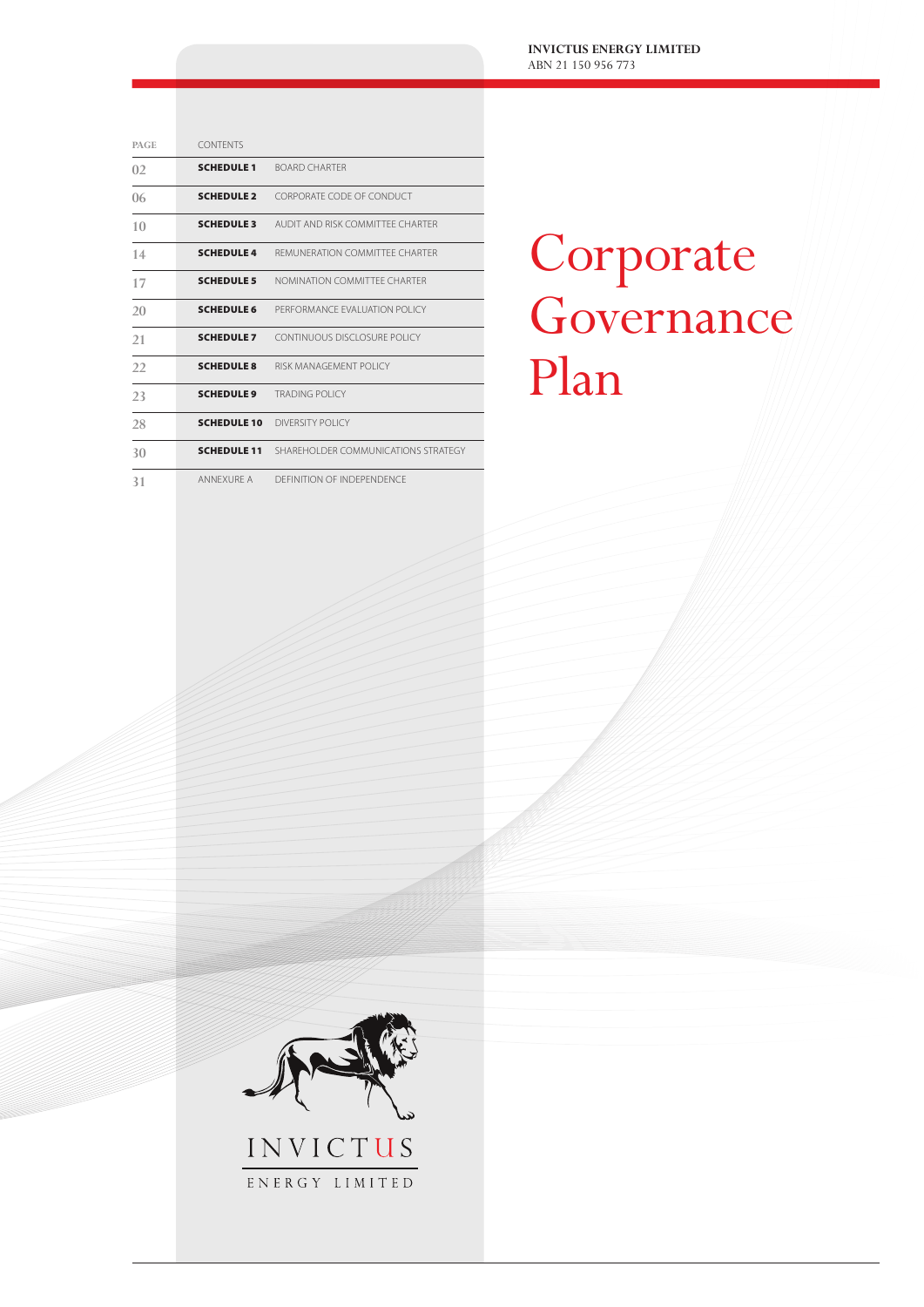# Board Charter

# **1. Role Of The Board**

The role of the Board is to provide overall strategic guidance and effective oversight of management. The Board derives its authority to act from the Company's Constitution.

# **2. The Board's Relationship with Management**

- (a) The Board shall delegate responsibility for the day-to-day operations and administration of the Company to the Chief Executive Officer/Managing Director.
- (b) Specific limits on the authority delegated to the Chief Executive Officer/Managing Director and the Executive Team must be set out in the Delegated Authorities approved by the Board.
- (c) The role of management is to support the Chief Executive Officer/Managing Director and implement the running of the general operations and financial business of the Company, in accordance with the delegated authority of the Board.
- (d) In addition to formal reporting structures, members of the Board are encouraged to have direct communications with management and other employees within the Group to facilitate the carrying out of their duties as Directors.

### **3. Specific Responsibilities of the Board**

In addition to matters it is expressly required by law to approve, the Board has reserved the following matters to itself.

- (a) Driving the strategic direction of the Company, ensuring appropriate resources are available to meet objectives and monitoring management's performance.
- (b) Appointment, and where necessary, the replacement, of the Chief Executive Officer/Managing Director and other senior executives and the determination of their terms and conditions including remuneration and termination.
- (c) Approving the Company's remuneration framework.
- (d) Monitoring the timeliness and effectiveness of reporting to Shareholders.
- (e) Reviewing and ratifying systems of audit, risk management and internal compliance and control, codes of conduct and legal compliance to minimise the possibility of the Company operating beyond acceptable risk parameters.
- (f ) Approving and monitoring the progress of major capital expenditure, capital management and significant acquisitions and divestitures.
- (g) Approving and monitoring the budget and the adequacy and integrity of financial and other reporting such that the financial performance of the company has sufficient clarity to be actively monitored.
- (h) Approving the annual, half yearly and quarterly accounts.
- (i) Approving significant changes to the organisational structure.
- (j) Approving decisions affecting the Company's capital, including determining the Company's dividend policy and declaring dividends.
- (k) Recommending to shareholders the appointment of the external auditor as and when their appointment or re-appointment is required to be approved by them (in accordance with the ASX Listing Rules if applicable).
- (l) Ensuring a high standard of corporate governance practice and regulatory compliance and promoting ethical and responsible decision making.
- (m) Procuring appropriate professional development opportunities for Directors to develop and maintain the skills and knowledge needed to perform their role as Directors effectively.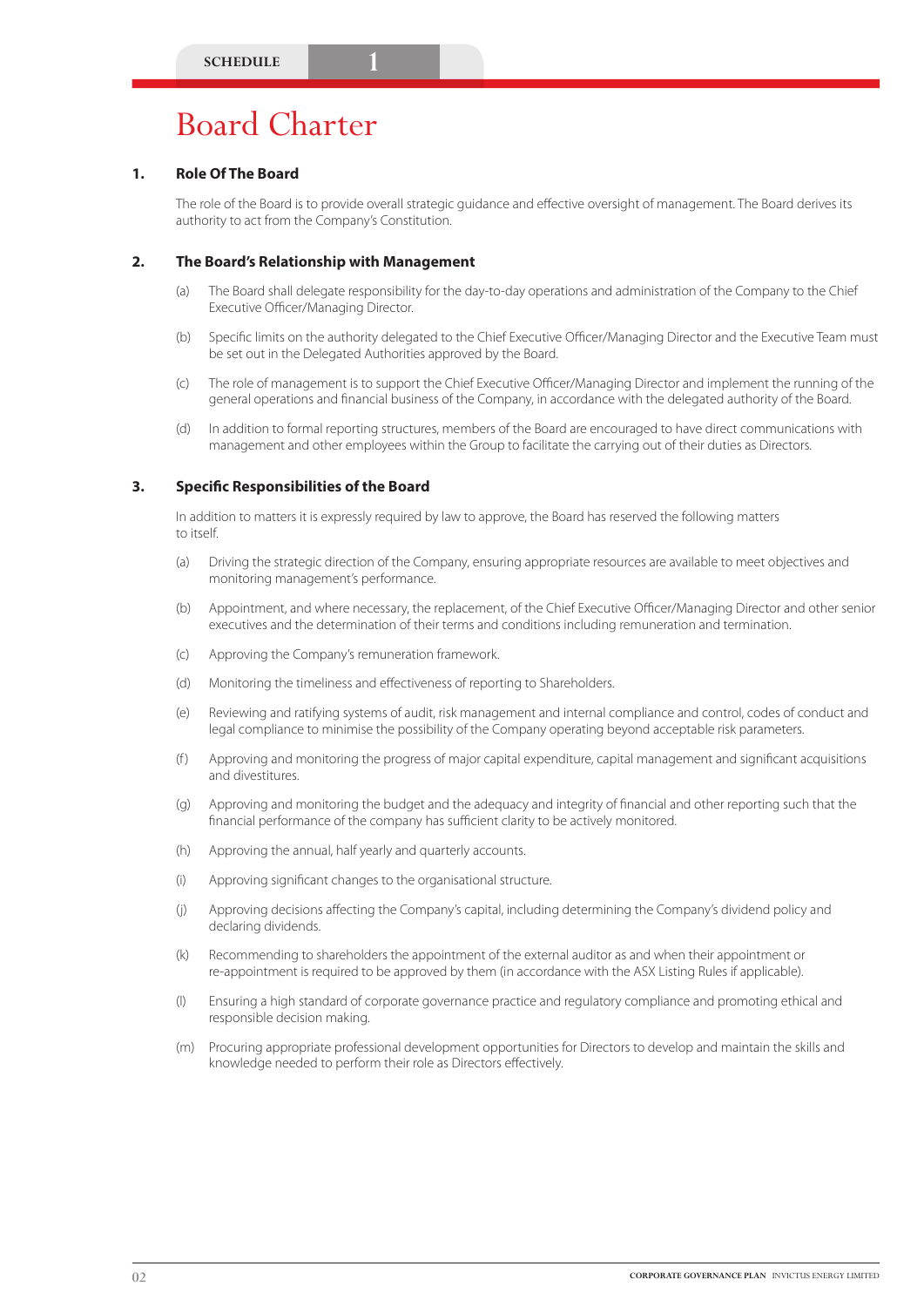#### **2. Composition of the Board**

- (a) The Board should comprise Directors with a mix of qualifications, experience and expertise which will assist the Board in fulfilling its responsibilities, as well as assisting the Company in achieving growth and delivering value to shareholders.
- (b) In appointing new members to the Board, consideration must be given to the demonstrated ability and also future potential of the appointee to contribute to the ongoing effectiveness of the Board, to exercise sound business judgement, to commit the necessary time to fulfil the requirements of the role effectively and to contribute to the development of the strategic direction of the Company.
- (c) The composition of the Board is to be reviewed regularly against the Company's Board skills matrix prepared and maintained by the Nominations Committee to ensure the appropriate mix of skills and expertise is present to facilitate successful strategic direction.
- (d) Where practical, the majority of the Board should be comprised of non-executive Directors. Where practical, at least 50% of the Board should be independent.
	- (i) An independent Director is a director who is free of any interest, position, association or relationship that might influence, or reasonably be perceived to influence, in a material respect his or her capacity to bring an independent judgement to bear on issues before the Board and to act in the best interests of the Company and its security holders generally.
	- (ii) In considering whether a Director is independent, the Board should consider the definition of what constitutes independence as detailed in Box 2.3 of the ASX Corporate Governance Council's *Corporate Governance Principles and Recommendations 3rd Edition* as set out in Annexure A (**Independence Tests**).
- (e) Prior to the Board proposing re-election of non-executive Directors, their performance will be evaluated by the Remuneration and Nomination Committee to ensure that they continue to contribute effectively to the Board.
- (f) The Company must disclose the length of service of each Director in, or in conjunction with, its Annual Report.
- (g) The Company must disclose the relevant qualifications and experience of each Board Member in, or in conjunction with, its Annual Report.

#### **3. Director Responsibilities**

- (a) Where a Director has an interest, position, association or relationship of the type described in the Independence Tests, but the Board is of the opinion that it does not compromise the independence of the Director, the Company must disclose the nature of the interest, position, association or relationship in question and an explanation of why the Board is of that opinion.
- (b) Directors must disclose their interests, positions, associations or relationships. The independence of the Directors should be regularly assessed by the Board in light of the interests disclosed by them.
- (c) Directors are expected to bring their independent views and judgement to the Board and must declare immediately to the Board any potential or active conflicts of interest.
- (d) Directors must declare immediately to the Board, and the Board will determine whether to declare to the market, any loss of independence.
- (e) No member of the Board (other than a Managing Director) may serve for more than three years or past the third annual general meeting following their appointment, whichever is the longer, without being re-elected by the shareholders.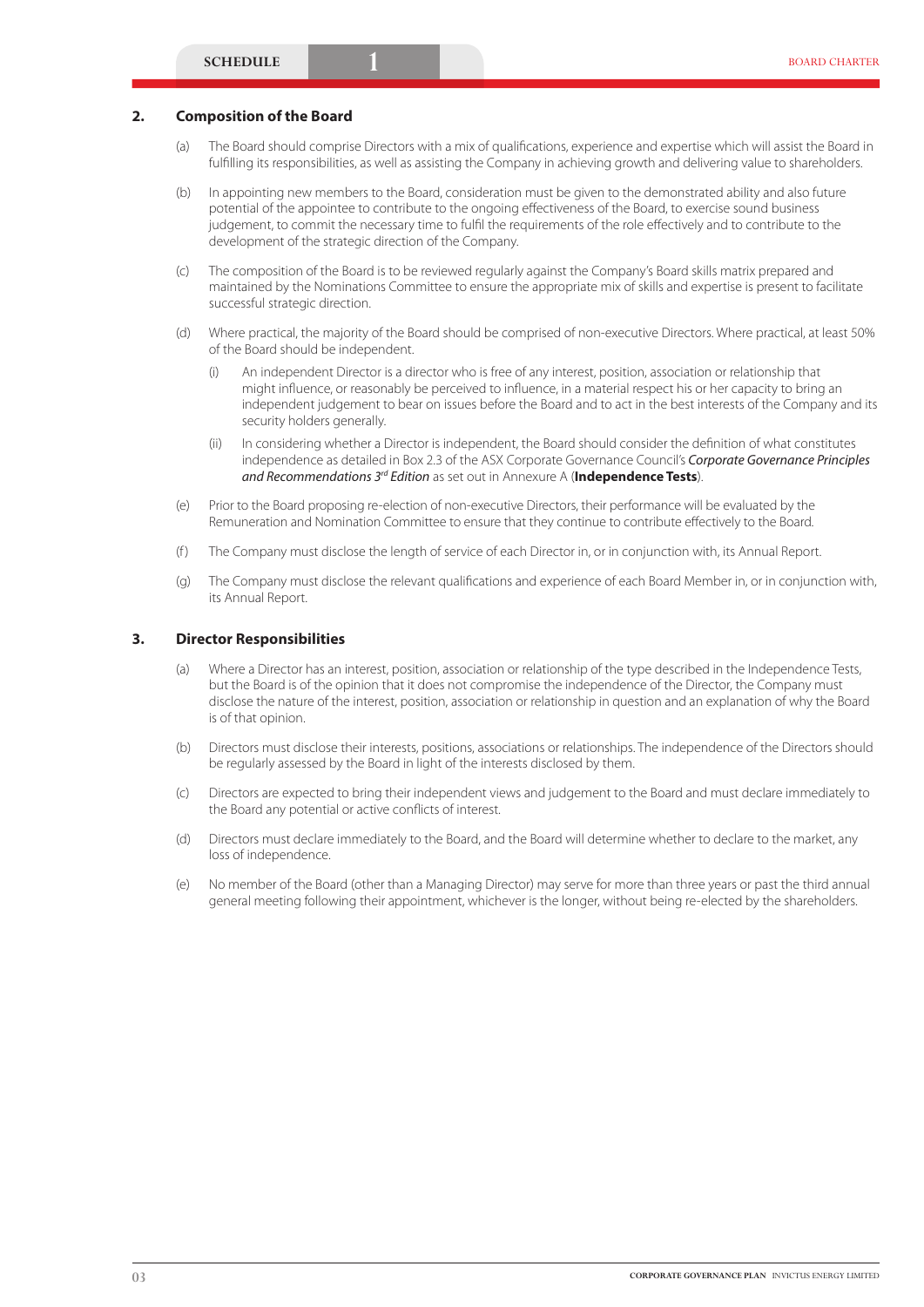# **4. The Role of the Chairman**

- (a) The Chairman is responsible for the leadership of the Board, ensuring it is effective, setting the agenda of the Board, conducting the Board meetings, ensuring then approving that an accurate record of the minutes of board meetings is held by the Company and conducting the shareholder meetings.
- (b) Where practical, the Chairman should be a non-executive Director. If a Chairman ceases to be an independent Director then the Board will consider appointing a lead independent Director.
- (c) Where practical, the Chief Executive Officer/Managing Director should not be the Chairman of the Company during his term as Chief Executive Officer/Managing Director or in the future.
- (d) The Chairman must be able to commit the time to discharge the role effectively.
- (e) The Chairman should facilitate the effective contribution of all Directors and promote constructive and respectful relations between Board members and management.
- (f ) In the event that the Chairman is absent from a meeting of the Board then the Board shall appoint a Chairman for that meeting in an Acting capacity

# **5. Board Committees**

- (a) Once the Board is of a sufficient size and structure, reflecting that the Company's operations are of a sufficient magnitude, to assist the Board in fulfilling its duties, the Board must establish the following committees, each with written charters:
	- (i) Audit and Risk Committee;
	- (ii) Remuneration Committee; and
	- (iii) Nomination Committee.
- (b) The charter of each Committee must be approved by the Board and reviewed following any applicable regulatory changes.
- (c) The Board will ensure that the Committees are sufficiently funded to enable them to fulfil their roles and discharge their responsibilities.
- (d) Members of Committees are appointed by the Board. The Board may appoint additional Directors to Committees or remove and replace members of Committees by resolution.
- (e) The Company must disclose the members and Chairman of each Committee in, or in conjunction with, its annual report.
- (f ) The minutes of each Committee meeting shall be provided to the Board at the next occasion the Board meets following approval of the minutes of such Committee meeting.
- (g) The Company must disclose in, or in conjunction with, its annual report, in relation to each reporting period relevant to a Committee, the number of times each Committee met throughout the period and the individual attendances of the members at those Committee meetings.
- (h) Where the Board does not consider that the Company will benefit from a particular separate committee:
	- (i) the Board must carry out the duties that would ordinarily be assigned to that committee under the written terms of reference for that committee; and
	- (ii) the Company must disclose in, or in conjunction with, its annual report:
		- (A) the fact a Committee has not been established; or
		- (B) if an Audit and Risk Committee has not been established, the processes the Board employs that independently verify and safeguard the integrity of its financial reporting, including the processes for the appointment and removal of the external auditor and the rotation of the audit engagement partner, and the process it employs for overseeing the Company's risk management framework.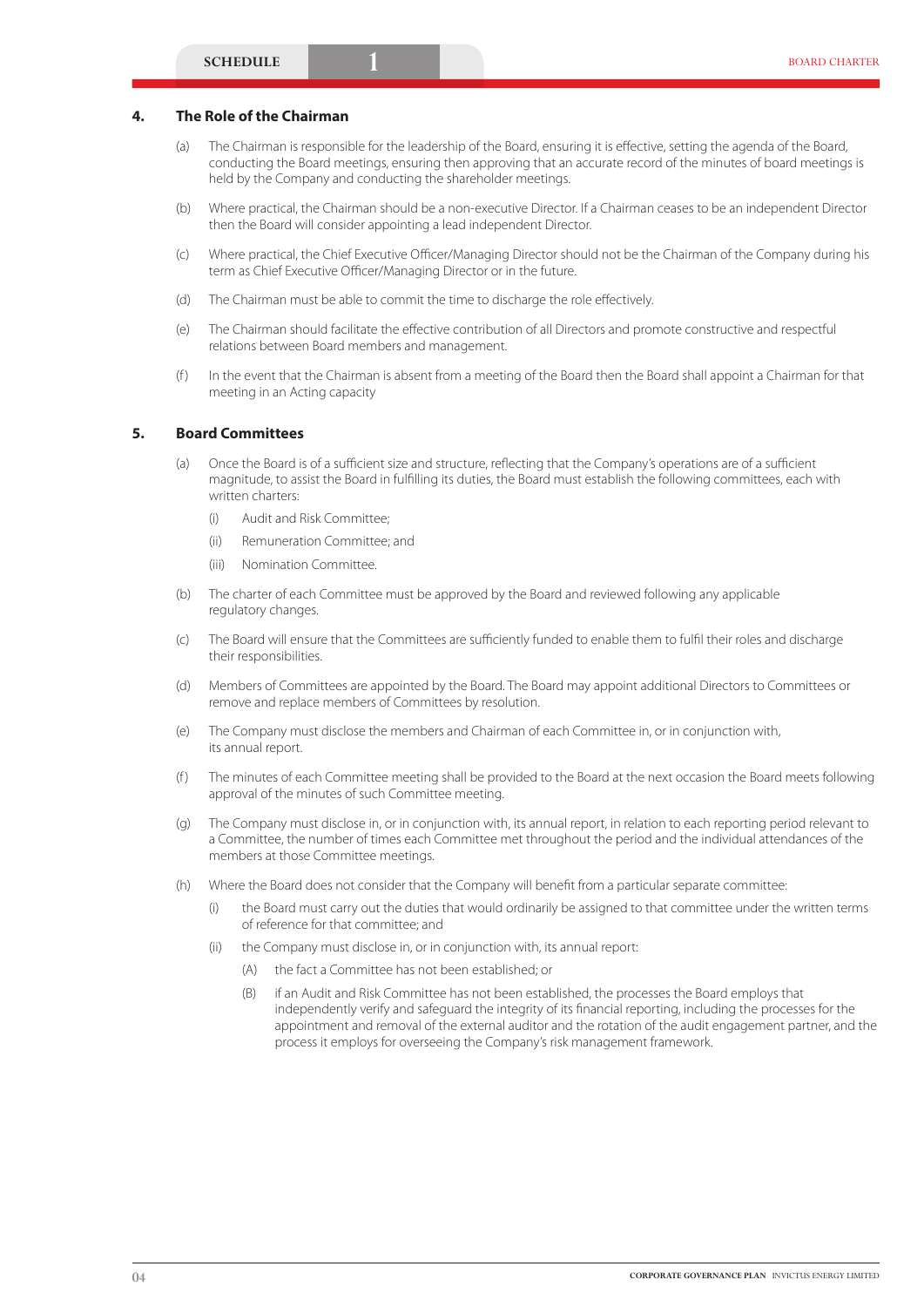#### **6. Board Meetings**

- (a) The Directors may determine the quorum necessary for the transaction of business at a meeting, however, until otherwise determined, there must be two Directors present at a meeting to constitute a quorum.
- (b) The Board will schedule formal Board meetings at least quarterly and hold additional meetings, including by telephone, as may be required.
- (c) Non-executive Directors may confer at scheduled times without management being present.
- (d) The minutes of each Board meeting shall be prepared by the Company Secretary, approved by the Chairman and circulated to Directors after each meeting.
- (e) The Company Secretary shall ensure that the business at Board and committee meetings is accurately captured in the minutes.
- (f ) The Company Secretary shall co-ordinate the timely completion and distribution of Board and committee papers for each meeting of the Board and any committee.
- (g) Minutes of meetings must be approved at the next Board meeting.
- (h) Further details regarding Board meetings are set out in the Company's Constitution.

#### **7. The Company Secretary**

- (a) When requested by the Board, the Company Secretary will facilitate the flow of information of the Board, between the Board and its Committees and between senior executives and non-executive Directors.
- (b) The Company Secretary is accountable directly to the Board, through the Chair, on all matters to do with the proper functioning of the Board.
- (c) The Company Secretary is to facilitate the induction and professional development of Directors.
- (d) The Company Secretary is to facilitate and monitor the implementation of Board policies and procedures.
- (e) The Company Secretary is to provide advice to the Board on corporate governance matters, the application of the Company's Constitution, the ASX Listing Rules and applicable other laws.
- (f ) All Directors have access to the advice and services provided by the Company Secretary.
- (g) The Board has the responsibility for the appointment and removal, by resolution, of the Company Secretary.

### **8. Access to Advice**

- (a) All Directors have unrestricted access to company records and information except where the Board determines that such access would be adverse to the Company's interests.
- (b) All Directors may consult management and employees as required to enable them to discharge their duties as Directors.
- (c) The Board, Committees or individual Directors may seek independent external professional advice as considered necessary at the expense of the Company, subject to prior consultation with the Chairman. A copy of any such advice received is made available to all members of the Board.

#### **9. Performance Review**

The Nomination Committee shall conduct an annual performance review of the Board that:

- (a) compares the performance of the Board with the requirements of its Charter;
- (b) critically reviews the mix of the Board; and
- (c) suggests any amendments to the Charter as are deemed necessary or appropriate.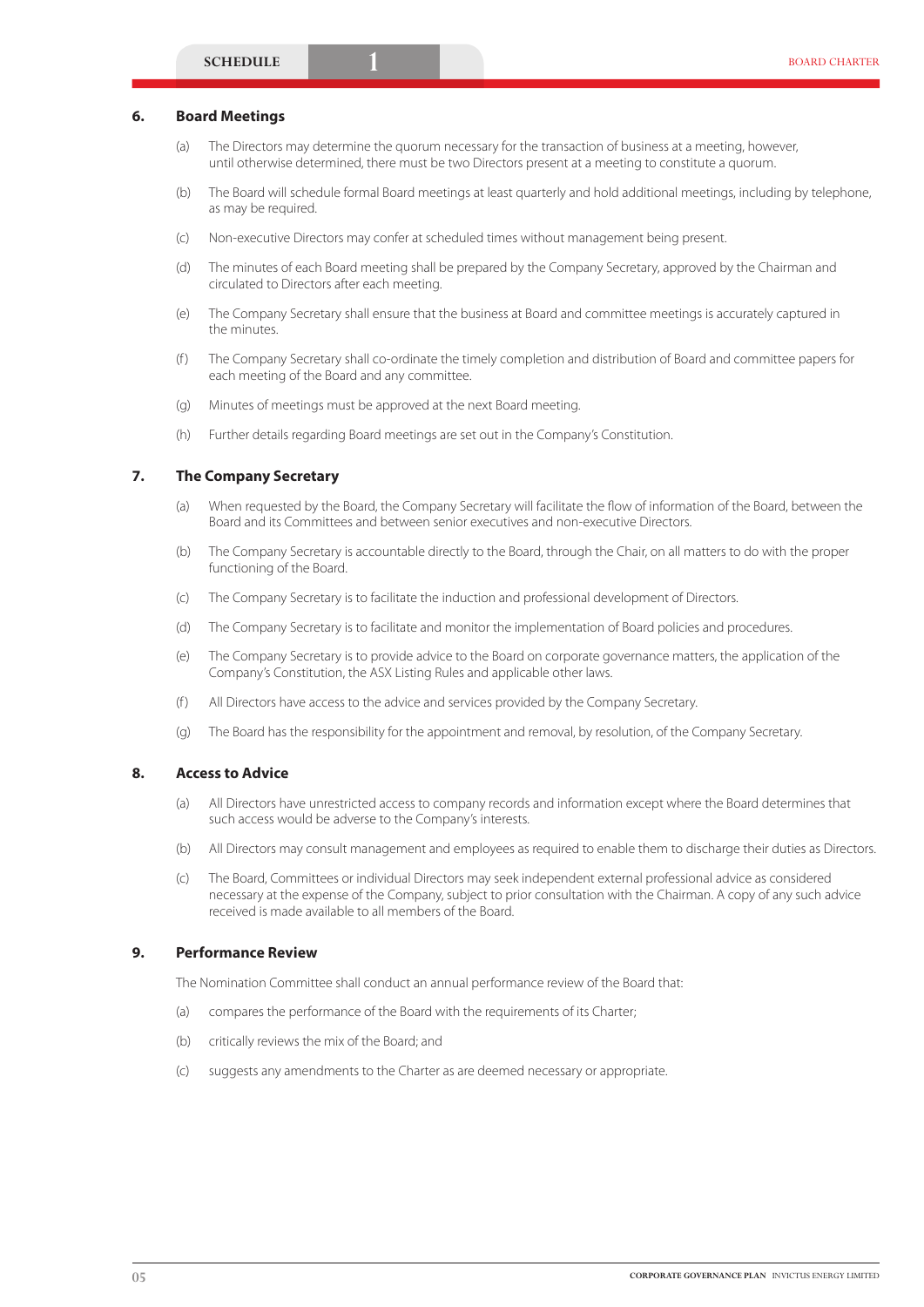# **1. Purpose**

The purpose of this Corporate Code of Conduct is to provide a framework for decisions and actions in relation to ethical conduct in employment. It underpins the Company's commitment to integrity and fair dealing in its business affairs and to a duty of care to all employees, clients and stakeholders. The document sets out the principles covering appropriate conduct in a variety of contexts and outlines the minimum standard of behaviour expected from employees.

# **2. Accountabilities**

#### **2.1 Managers and Supervisors**

Managers and supervisors are responsible and accountable for:

- (a) undertaking their duties and behaving in a manner that is consistent with the provisions of the Code of Conduct;
- (b) the effective implementation, promotion and support of the Code of Conduct in their areas of responsibility; and
- (c) ensuring employees under their control understand and follow the provisions outlined in the Code of Conduct.

#### **2.2 Employees**

All employees are responsible for:

- (a) undertaking their duties in a manner that is consistent with the provisions of the Code of Conduct;
- (b) reporting suspected corrupt conduct; and
- (c) reporting any departure from the Code of Conduct by themselves or others.

#### **3. Personal and Professional Behaviour**

When carrying out your duties, you should:

- (a) behave honestly and with integrity and report other employees who are behaving dishonestly;
- (b) carry out your work with integrity and to a high standard and in particular, commit to the Company's policy of producing quality goods and services;
- (c) operate within the law at all times;
- (d) act in the best interests of the Company;
- (e) follow the policies of the Company; and
- (f) act in an appropriate business-like manner when representing the Company in public forums.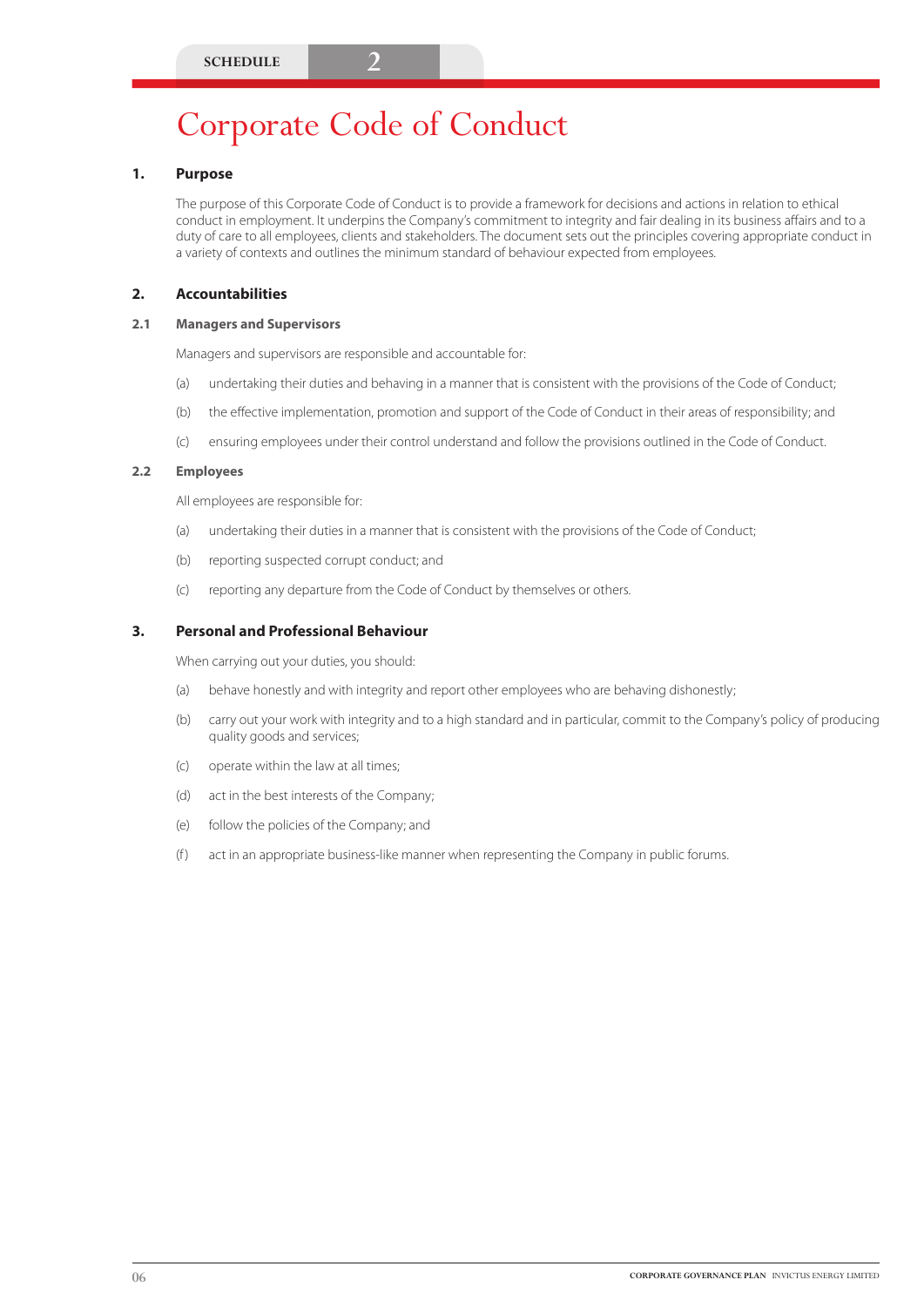# **4. Conflict of Interest**

Potential for conflict of interest arises when it is likely that you could be influenced, or it could be perceived that you are influenced by a personal interest when carrying out your duties. Conflicts of interest that lead to biased decision making may constitute corrupt conduct.

- (a) Some situations that may give rise to a conflict of interest include situations where you have:
	- (i) financial interests in a matter the Company deals with or you are aware that your friends or relatives have a financial interest in the matter;
	- (ii) directorships/management of outside organisations;
	- (iii) membership of boards of outside organisations;
	- (iv) personal relationships with people the Company is dealing with which go beyond the level of a professional working relationship;
	- (v) secondary employment, business, commercial, or other activities outside of the workplace which impacts on your duty and obligations to the Company;
	- (vi) access to information that can be used for personal gain; and
	- (vii) offer of an inducement.
- (b) You may often be the only person aware of the potential for conflict. It is your responsibility to avoid any conflict from arising that could compromise your ability to perform your duties impartially. You must report any potential or actual conflicts of interest to your manager.
- (c) If you are uncertain whether a conflict exists, you should discuss that matter with your manager and attempt to resolve any conflicts that may exist.
- (d) You must not submit or accept any bribe, or other improper inducement. Any such inducements are to be reported to your manager.

#### **5. Public And Media Comment**

- (a) Individuals have a right to give their opinions on political and social issues in their private capacity as members of the community.
- (b) Employees must not make official comment on matters relating to the Company unless they are:
	- (i) authorised to do so by the Chief Executive Officer/Managing Director; or
	- (ii) giving evidence in court; or
	- (iii) otherwise authorised or required to by law.
- (c) Employees must not release unpublished or privileged information unless they have the authority to do so from the Chief Executive Officer/Managing Director.
- (d) The above restrictions apply except where prohibited by law, for example in relation to "whistleblowing".

#### **6. Use of Company Resources**

Requests to use Company resources outside core business time should be referred to management for approval.

If employees are authorised to use Company resources outside core business times they must take responsibility for maintaining, replacing, and safeguarding the property and following any special directions or conditions that apply.

Employees using Company resources *without* obtaining prior approval could face disciplinary and/or criminal action. Company resources are not to be used for any private commercial purposes.

#### **7. Security of Information**

Employees are to make sure that confidential and sensitive information cannot be accessed by unauthorised persons. Sensitive material should be securely stored overnight or when unattended. Employees must ensure that confidential information is only disclosed or discussed with people who are authorised to have access to it. It is considered a serious act of misconduct to deliberately release confidential documents or information to unauthorised persons, and may incur disciplinary action.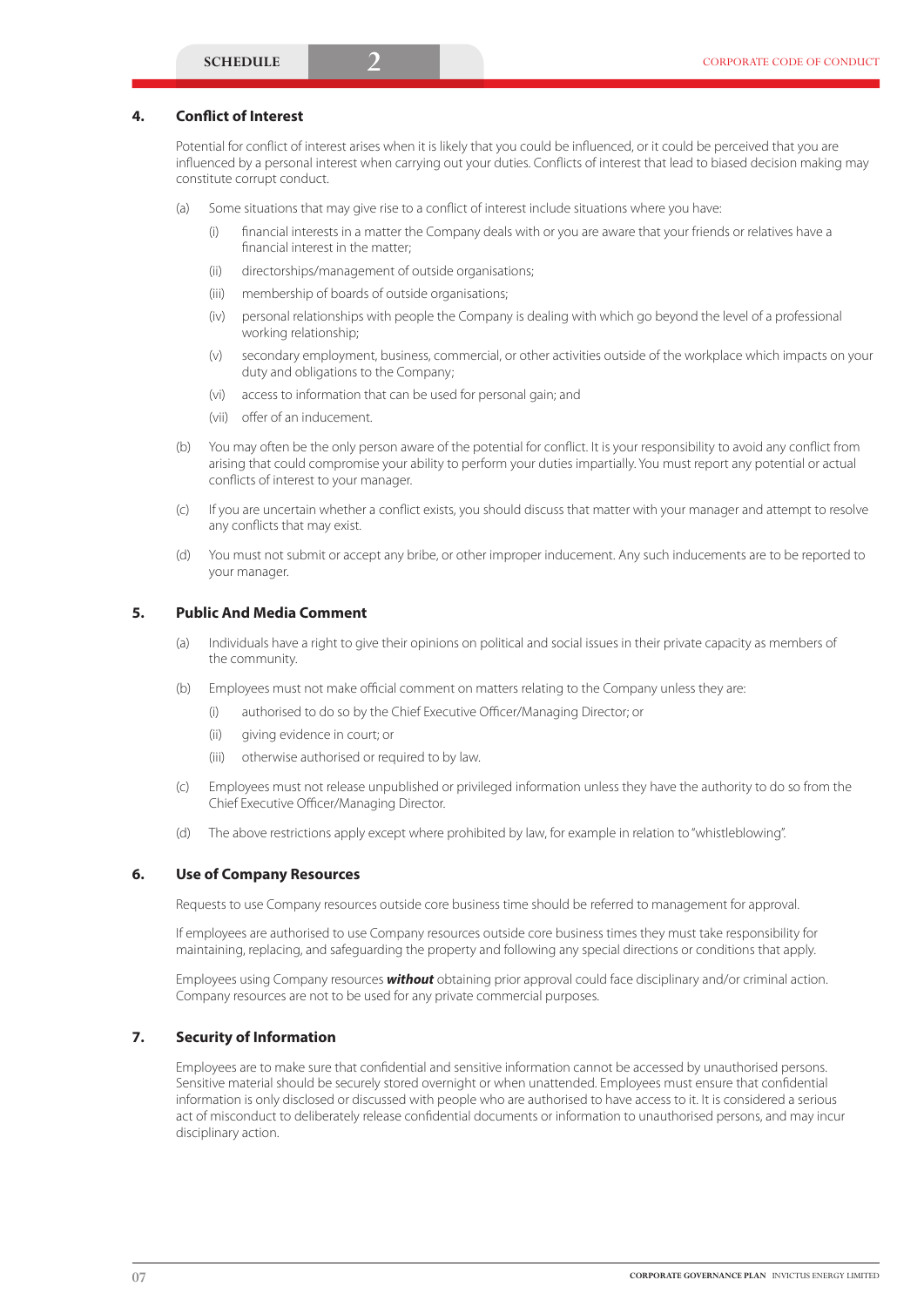### **8. Intellectual Property/Copyright**

Intellectual property includes the rights relating to scientific discoveries, industrial designs, trademarks, service marks, commercial names ad designations, and inventions and is valuable to the Company.

The Company is the owner of intellectual property created by employees in the course of their employment unless a specific prior agreement has been made. Employees must obtain written permission to use any such intellectual property from the Company Secretary/Chairman before making any use of that property for purposes other than as required in their role as employee.

#### **9. Discrimination and Harassment**

Employees must not harass, discriminate, or support others who harass and discriminate against colleagues or members of the public on the grounds of sex, pregnancy, marital status, age, race (including their colour, nationality, descent, ethnic or religious background), physical or intellectual impairment, homosexuality or transgender.

Such harassment or discrimination may constitute an offence under legislation. The Company's executives should understand and apply the principles of equal employment opportunity.

# **10. Corrupt Conduct**

Corrupt conduct involves the dishonest or partial use of power or position which results in one person/group being advantaged over another. Corruption can take many forms including, but not limited to:

- (a) official misconduct;
- (b) bribery and blackmail;
- (c) unauthorised use of confidential information;
- (d) fraud; and
- (e) theft.

Corrupt conduct will not be tolerated by the Company. Disciplinary action up to and including dismissal will be taken in the event of any employee participating in corrupt conduct.

#### **11. Occupational Health and Safety**

It is the responsibility of all employees to act in accordance with occupational health and safety legislation, regulations and policies applicable to their respective organisations and to use security and safety equipment provided.

Specifically all employees are responsible for safety in their work area by:

- (a) following the safety and security directives of management;
- (b) advising management of areas where there is potential problem in safety and reporting suspicious occurrences; and
- (c) minimising risks in the workplace.

#### **12. Legislation**

It is essential that all employees comply with the laws and regulations of the countries in which we operate. Violations of such laws may have serious consequences for the Company and any individuals concerned. Any known violation must be reported immediately to management.

#### **13. Fair Dealing**

The Company aims to succeed through fair and honest competition and not through unethical or illegal business practices. Each employee should endeavour to deal fairly with the Company's suppliers, customers and other employees.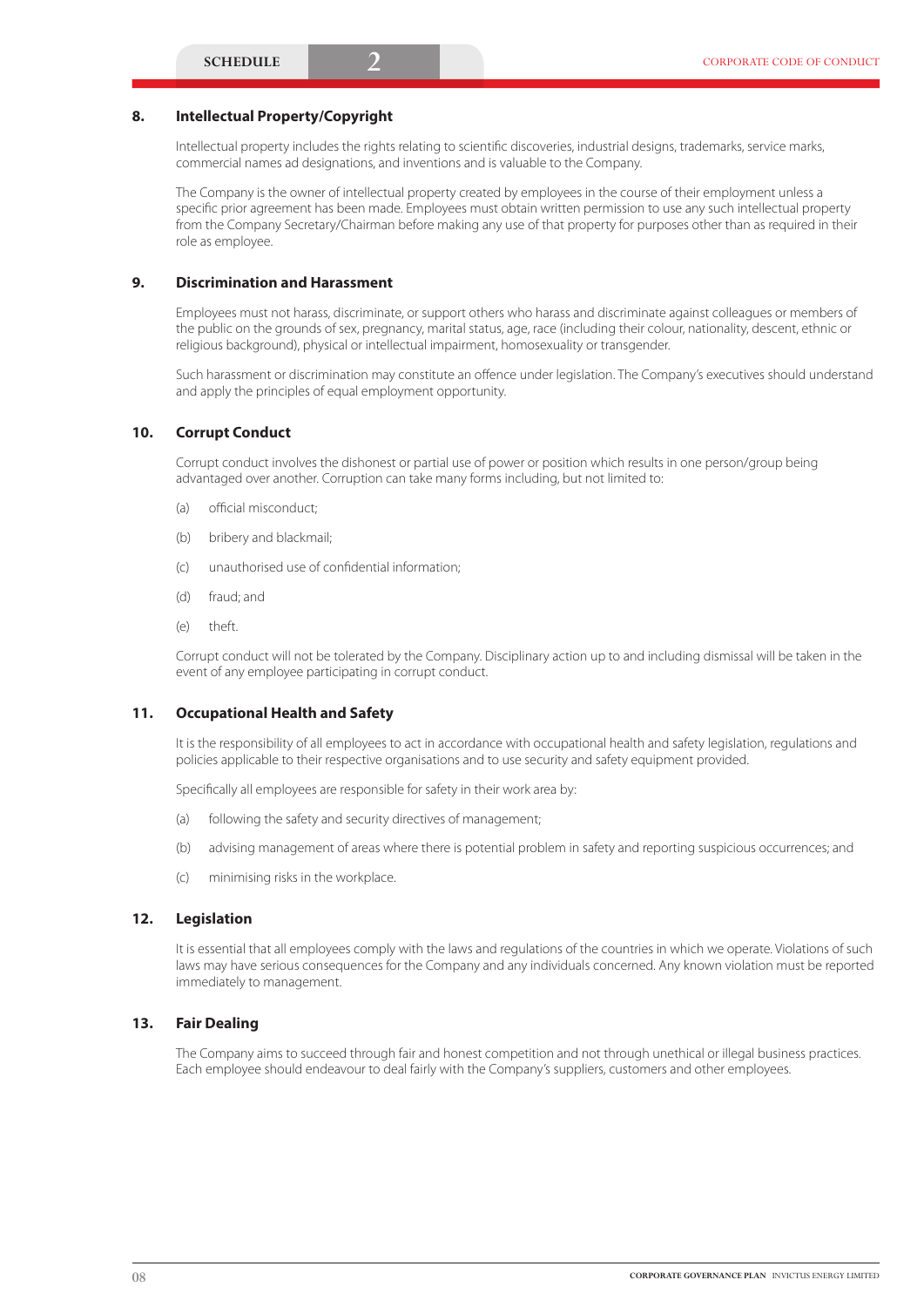# **14. Insider Trading**

All employees must observe the Company's "*Trading Policy*". In conjunction with the legal prohibition on dealing in the Company's securities when in possession of unpublished price sensitive information, the Company has established specific time periods when Directors, management and employees are permitted to buy and sell the Company's securities.

### **15. Responsibilities to Investors**

The Company strives for full, fair and accurate disclosure of financial and other information on a timely basis.

### **16. Breaches of the Code of Conduct**

Employees should note that breaches of certain sections of this Code of Conduct may be punishable under legislation.

Breaches of this Code of Conduct may lead to disciplinary action. The process for disciplinary action is outlined in Company policies and guidelines, relevant industrial awards and agreements.

# **17. Reporting Matters of Concern**

Employees are encouraged to raise any matters of concern in good faith with the head of their business unit or with the Company Secretary/Group Legal Counsel, without fear of retribution.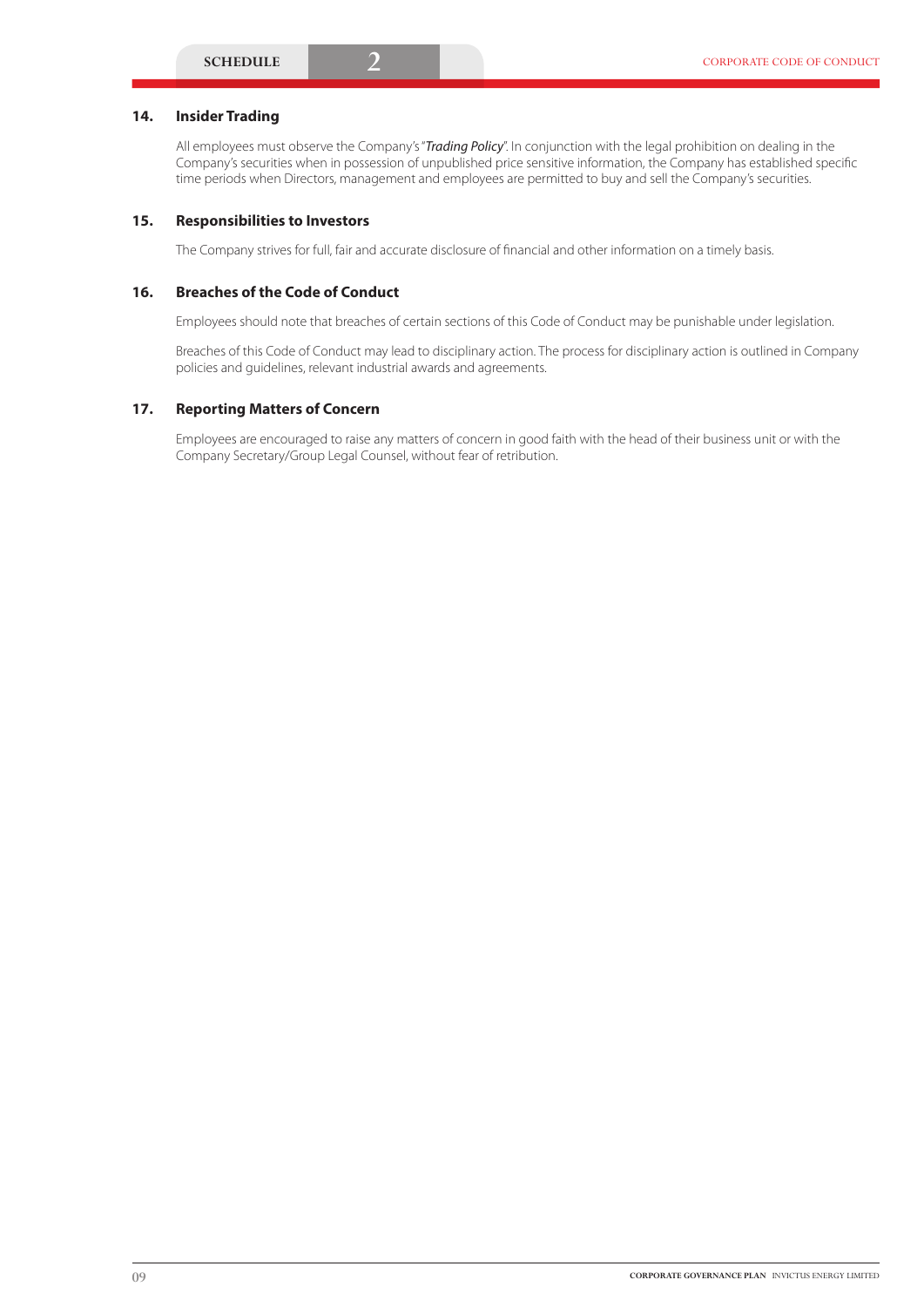# Audit and Risk Committee Charter

#### **1. Role**

The role of the Audit and Risk Committee is to assist the Board in monitoring and reviewing any matters of significance affecting financial reporting and compliance. This Charter defines the Audit and Risk Committee's function, composition, mode of operation, authority and responsibilities.

#### **2. Composition**

The Board will strive to adhere to the following composition requirements for the Committee where at all possible. However the Board acknowledges that the composition of the Board may not allow adherence to the following composition requirements from time to time.

- (a) The Committee must comprise at least three members.
- (b) All members of the Committee must be non-executive Directors.
- (c) A majority of the members of the Committee must be independent non-executive Directors in accordance with the criteria set out in Annexure A.
- (d) The Board will appoint members of the Committee. The Board may remove and replace members of the Committee by resolution.
- (e) All members of the Committee must be able to read and understand financial statements.
- (f ) The Chairman of the Committee must not be the Chairman of the Board of Directors and must be independent.
- (g) The Chairman shall have leadership experience and a strong finance, accounting or business background.
- (h) The external auditors, the other Directors, the Managing Director, Chief Financial Officer, Company Secretary and senior executives, may be invited to Committee meetings at the discretion of the Committee.

#### **3. Purpose**

The primary purpose of the Committee is to assist the Board in fulfilling its statutory and fiduciary responsibilities relating to:

- (a) the quality and integrity of the Company's financial statements, accounting policies and financial reporting and disclosure practices;
- (b) compliance with all applicable laws, regulations and company policy;
- (c) the effectiveness and adequacy of internal control processes;
- (d) the performance of the Company's external auditors and their appointment and removal;
- (e) the independence of the external auditor and the rotation of the lead engagement partner;
- (f ) the identification and management of business, economic, environmental and social sustainability risks; and
- (g) the review of the Company's risk management framework at least annually to satisfy itself that it continues to be sound and to determine whether there have been any changes in the material business risks the Company faces and to ensure that they remain within the risk appetite set by the Board.

A secondary function of the Committee is to perform such special reviews or investigations as the Board may consider necessary.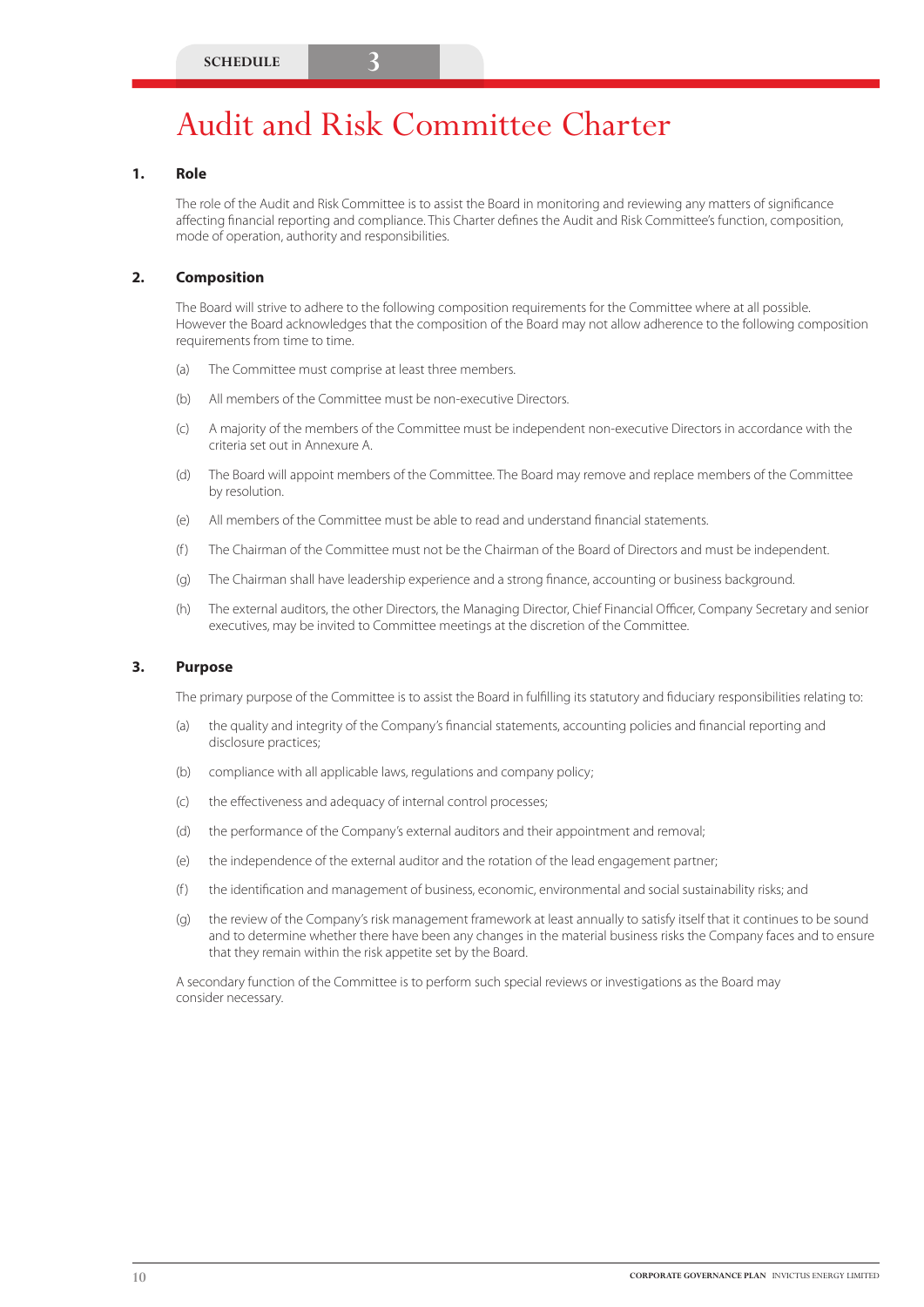#### **4. Duties and Responsibilities of the Committee**

#### **4.1 Review of Financial Reports**

- (a) Review the appropriateness of the accounting principles adopted by management in the financial reports and the integrity of the Company's financial reporting.
- (b) Oversee the financial reports and the results of the external audits of those reports.
- (c) Assess whether external reporting is adequate for shareholder needs.
- (d) Assess management processes supporting external reporting.
- (e) Establish procedures for treatment of accounting complaints.
- (f ) Review the impact of any proposed changes in accounting policies on the financial statements.
- (g) Review the quarterly, half yearly and annual results.
- (h) Ensure that, before the Board approves the Company's financial statements for a financial period, the Chief Executive Officer and Chief Financial Officer (or, if none, the person(s) fulfilling those functions) have declared that, in their opinion, the financial records of the Company have been properly maintained and that the financial statements comply with the appropriate accounting standards and give true and fair view of the financial position and performance of the Company and that the opinion has been formed on the basis of a sound system of risk management and internal control which is operating effectively.

#### **4.2 Relationship with External Auditors**

- (a) Recommend to the Board procedures for the selection and appointment of external auditors and for the rotation of external auditor partners.
- (b) Review performance, succession plans and rotation of lead engagement partner.
- (c) Approve the external audit plan and fees proposed for audit work to be performed.
- (d) Discuss any necessary recommendations to the Board for the approval of quarterly, half yearly or Annual Reports.
- (e) Review the adequacy of accounting and financial controls together with the implementation of any recommendations of the external auditor in relation thereto.
- (f ) Meet with the external auditors at least twice in each financial year and at any other time the Committee considers appropriate.
- (g) Provide pre-approval of audit and non-audit services that are to be undertaken by the external auditor.
- (h) Ensure adequate disclosure as may be required by law of the Committee's approval of all non-audit services provided by the external auditor.
- (i) Ensure that the external auditor prepares and delivers an annual statement as to their independence which includes details of all relationships with the Company.
- (j) Receive from the external auditor their report on, among other things, critical accounting policies and alternative accounting treatment, prior to the filing of their audit report in compliance with the Corporations Act.
- (k) Ensure that the external auditor attends the Company's Annual General Meeting and is available to answer questions from security holders relevant to the audit.

#### **4.3 Internal Audit Function**

- (a) Monitor the need for a formal internal audit function and its scope.
- (b) Assess the performance and objectivity of any internal audit procedures that may be in place.
- (c) Review risk management and internal compliance procedures.
- (d) Monitor the quality of the accounting function.
- (e) Review the internal controls of the Company via consideration of any comments from the Company's internal and/or external auditors and/or commissioning an independent report on the Company's internal controls.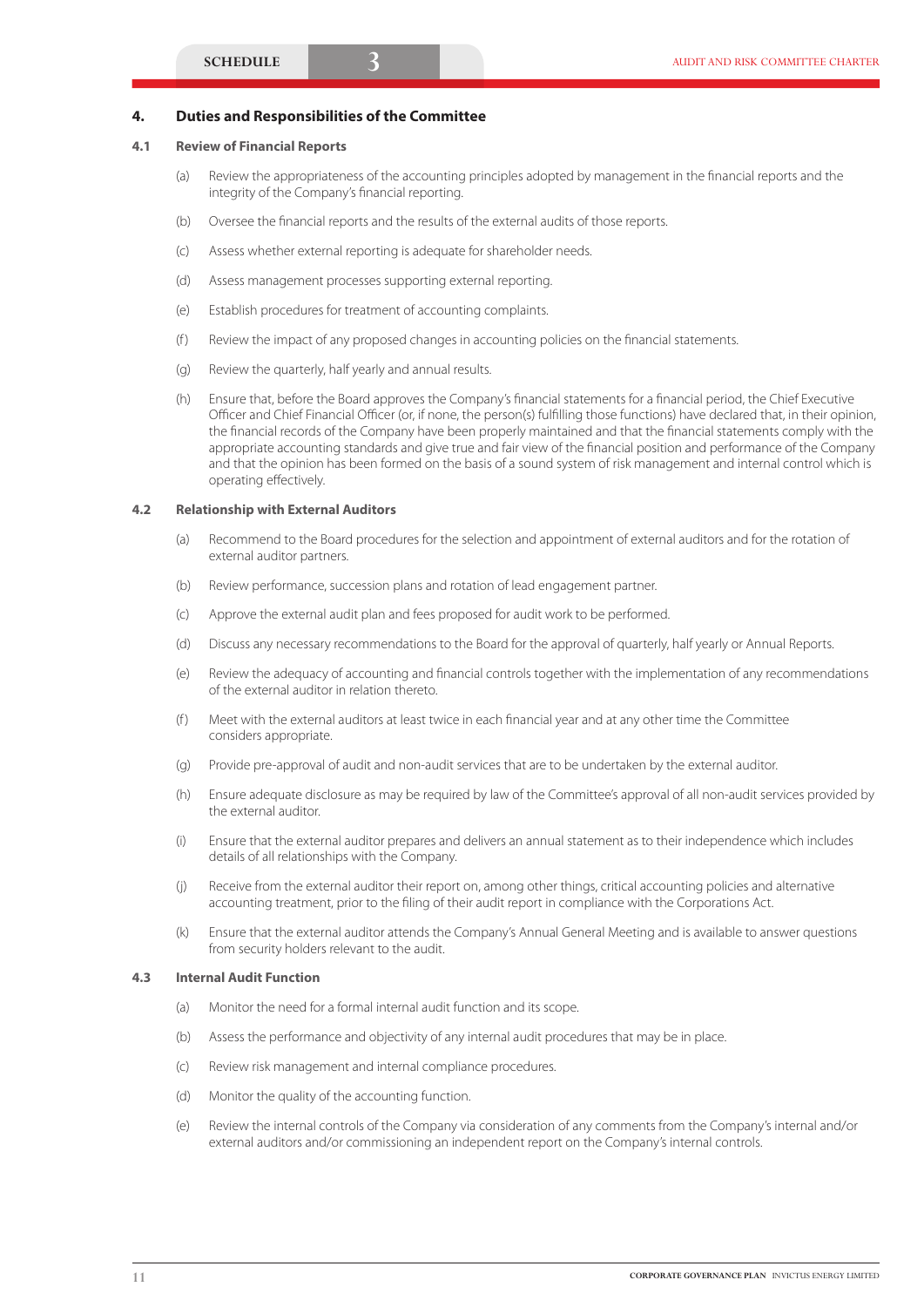#### **4.4 Risk Management**

- (a) Oversee the Company's risk management systems, practices and procedures to ensure effective risk identification and management and compliance with internal guidelines and external requirements.
- (b) Assist in identifying and managing potential or apparent business, economic, environmental and social sustainability risks (if appropriate).
- (c) Review the Company's risk management framework at least annually to satisfy itself that it continues to be sound.
- (d) Review reports by management on the efficiency and effectiveness of the Company's risk management framework and associated internal compliance and control procedures.

#### **4.5 Other**

- (a) The Committee will oversee the Company's environmental risk management and occupational health and safety processes.
- (b) The Committee will oversee procedures for whistleblower protection.
- (c) As contemplated by the ASX Corporate Governance Council's *Corporate Governance Principles and Recommendations*, and to the extent that such deviation or waiver does not result in any breach of the law, the Committee may approve any deviation or waiver from the "*Corporate code of conduct*". Any such waiver or deviation will be promptly disclosed where required by applicable law.
- (d) Monitor related party transactions.

# **5. Meetings**

- (a) The Committee will meet at least twice in each financial year and additionally as circumstances may require for it to undertake its role effectively.
- (b) Meetings are called by the Secretary as directed by the Board or at the request of the Chairman of the Committee.
- (c) Where deemed appropriate by the Chairman of the Committee, meetings and subsequent approvals and recommendations can be implemented by a circular written resolution or conference call.
- (d) A quorum shall consist of two members of the Committee. In the absence of the Chairman of the Committee or their nominees, the members shall elect one of their members as Chairman of that meeting.
- (e) Decisions will be based on a majority of votes with the Chairman having a casting vote.
- (f ) The Committee Chairman, through the Secretary, will prepare a report of the actions of the Committee to be included in the Board papers for the next Board meeting.
- (g) Minutes of each meeting are included in the papers for the next full Board meeting after each Committee meeting.

#### **6. Secretary**

- (a) The Company Secretary or their nominee shall be the Secretary of the Committee and shall attend meetings of the Committee as required.
- (b) The Secretary will be responsible for keeping the minutes of meetings of the Committee and circulating them to Committee members and to the other members of the Board.
- (c) The Secretary shall distribute supporting papers for each meeting of the Committee as far in advance as possible.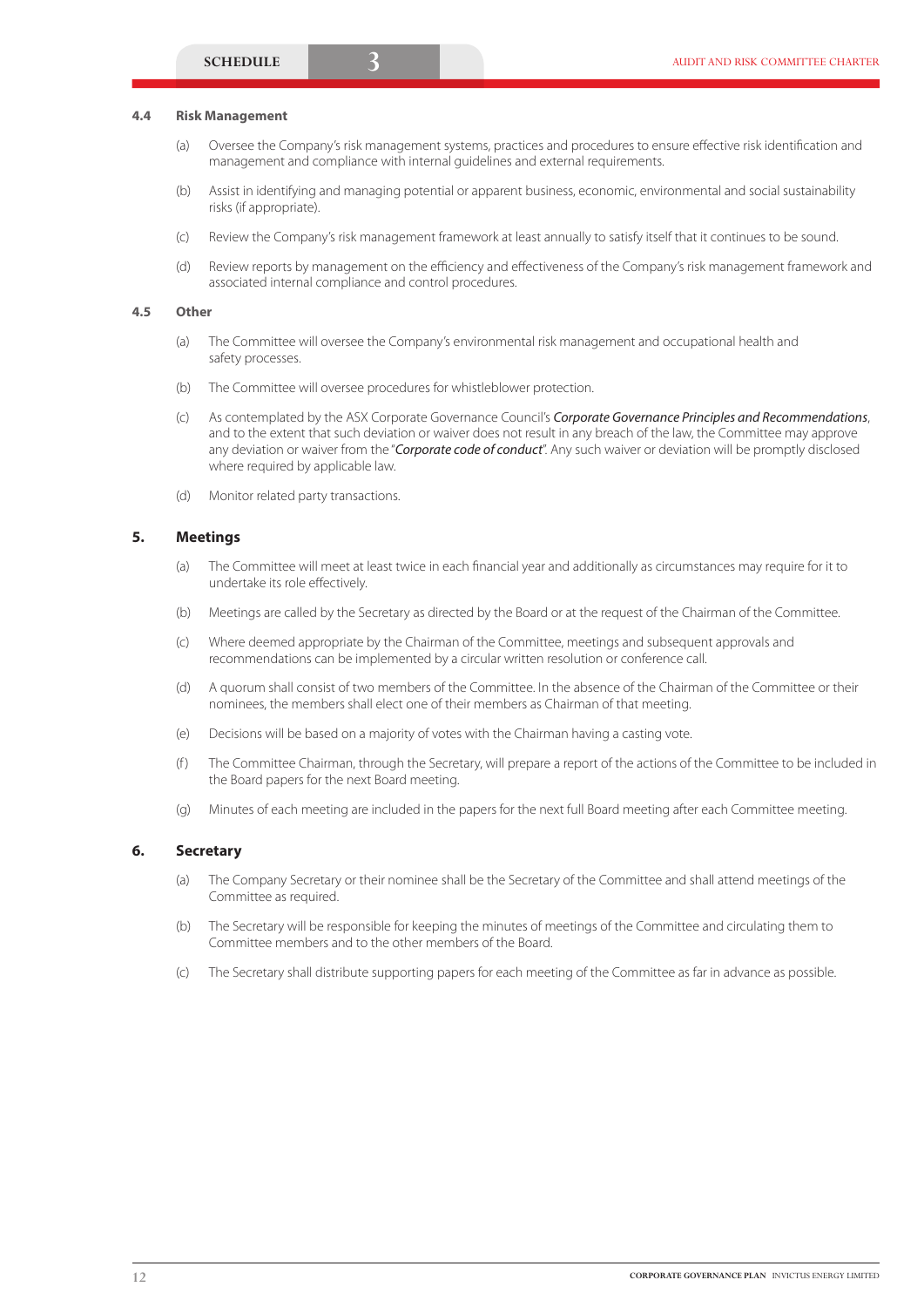# **7. Reliance on Information or Professional or Expert Advice**

Each member of the Committee is entitled to rely on information, or professional or expert advice, to the extent permitted by law, given or prepared by:

- (a) an employee of the Group whom the member believes on reasonable grounds to be reliable and competent in relation to the matters concerned;
- (b) a professional adviser or expert in relation to matters that the member believes on reasonable grounds to be within the person's professional or expert competence; or
- (c) another Director or officer of the Group in relation to matters within the Director's or officer's authority.

#### **8. Access to Advice**

- (a) Members of the Committee have rights of access to management and to the books and records of the Company to enable them to discharge their duties as Committee members, except where the Board determines that such access would be adverse to the Company's interests.
- (b) Members of the Committee may meet with the auditors, both internal and external, without management being present.
- (c) Members of the Committee may consult independent legal counsel or other advisers they consider necessary to assist them in carrying out their duties and responsibilities, subject to prior consultation with the Chairman. Any costs incurred as a result of the Committee consulting an independent expert will be borne by the Company.

# **9. Review Of Charter**

- (a) The Board will conduct an annual review of the membership to ensure that the Committee has carried out its functions in an effective manner, and will update the Charter as required or as a result of new laws or regulations.
- (b) The Charter shall be made available to members on request, to senior management, to the external auditor and to other parties as deemed appropriate and will be posted to the Company's website.

#### **10. Report to the Board**

- (a) The Committee must report to the Board formally at the next Board meeting following from the last Committee meeting on matters relevant to the Committee's role and responsibilities.
- (b) The Committee must brief the Board promptly on all urgent and significant matters.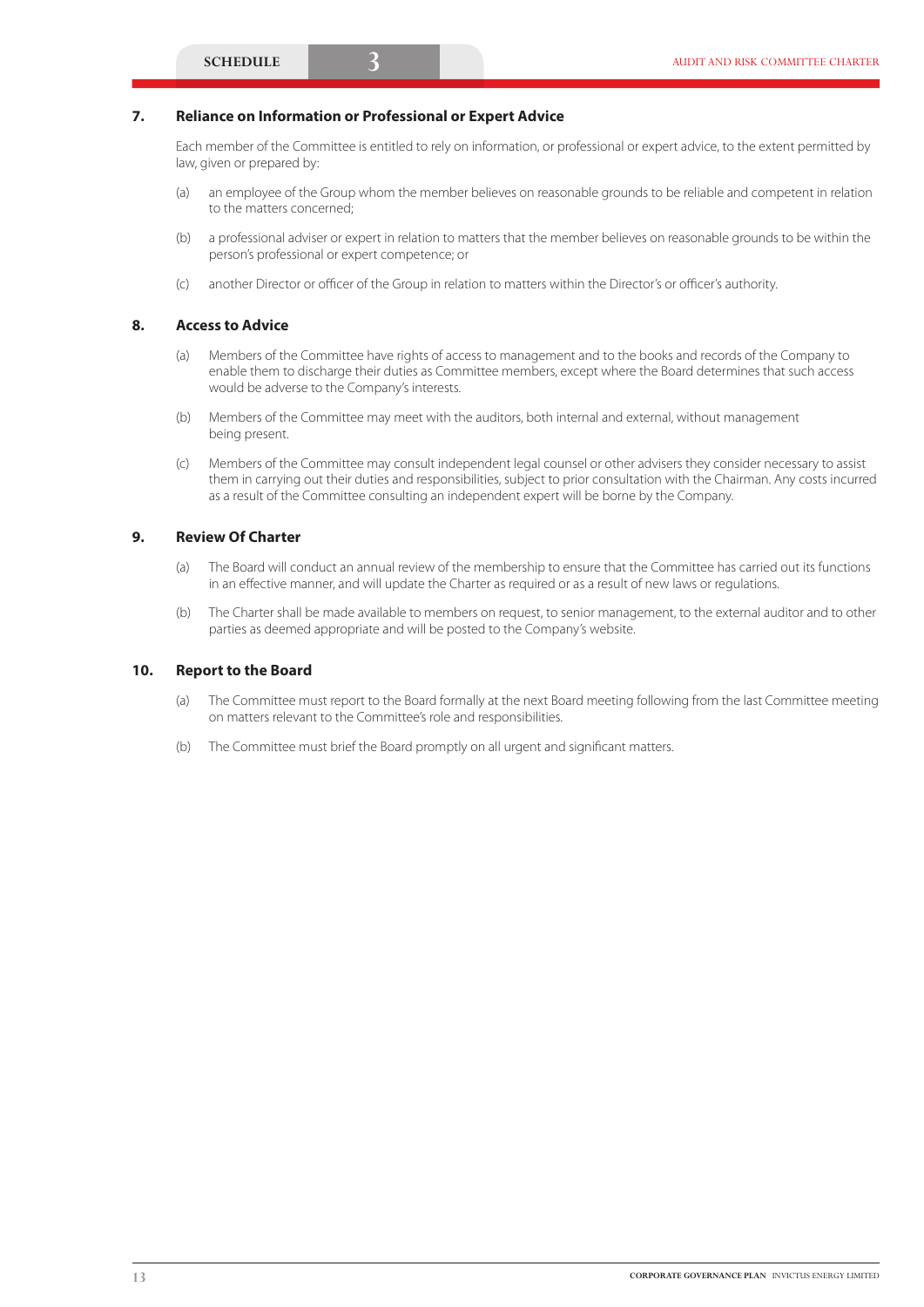# Remuneration Committee Charter

# **1. Role**

The role of the Remuneration Committee is to assist the Board in monitoring and reviewing any matters of significance affecting the remuneration of the Board and employees of the Company. This Charter defines the Remuneration Committee's function, composition, mode of operation, authority and responsibilities.

# **2. Composition**

The Board will strive to adhere to the following composition requirements for the Committee where at all possible. However the Board acknowledges that the composition of the Board may not allow adherence to the following composition requirements from time to time.

- (a) The Committee shall comprise at least three Directors, the majority being independent non-executive Directors.
- (b) The Committee will be chaired by an independent Director who will be appointed by the Board.
- (c) The Board may appoint such additional non-executive Directors to the Committee or remove and replace members of the Committee by resolution.

# **3. Purpose**

The primary purpose of the Committee is to support and advise the Board in fulfilling its responsibilities to shareholders by:

- (a) reviewing and approving the executive remuneration policy to enable the Company to attract and retain executives and Directors who will create value for shareholders;
- (b) ensuring that the executive remuneration policy demonstrates a clear relationship between key executive performance and remuneration;
- (c) recommending to the Board the remuneration of executive Directors;
- (d) fairly and responsibly rewarding executives having regard to the performance of the Group, the performance of the executive and the prevailing remuneration expectations in the market;
- (e) reviewing the Company's recruitment, retention and termination policies and procedures for senior management;
- (f ) reviewing and approving the remuneration of direct reports to the Chief Executive Officer/Managing Director, and as appropriate other senior executives; and
- (g) reviewing and approving any equity based plans and other incentive schemes.

# **4. Duties And Responsibilities**

#### **4.1 Executive Remuneration Policy**

- (a) Review and approve the Group's recruitment, retention and termination policies and procedures for senior executives to enable the Company to attract and retain executives and Directors who can create value for shareholders.
- (b) Review the on-going appropriateness and relevance of the executive remuneration policy and other executive benefit programs.
- (c) Ensure that remuneration policies fairly and responsibly reward executives having regard to the performance of the Company, the performance of the executive and prevailing remuneration expectations in the market.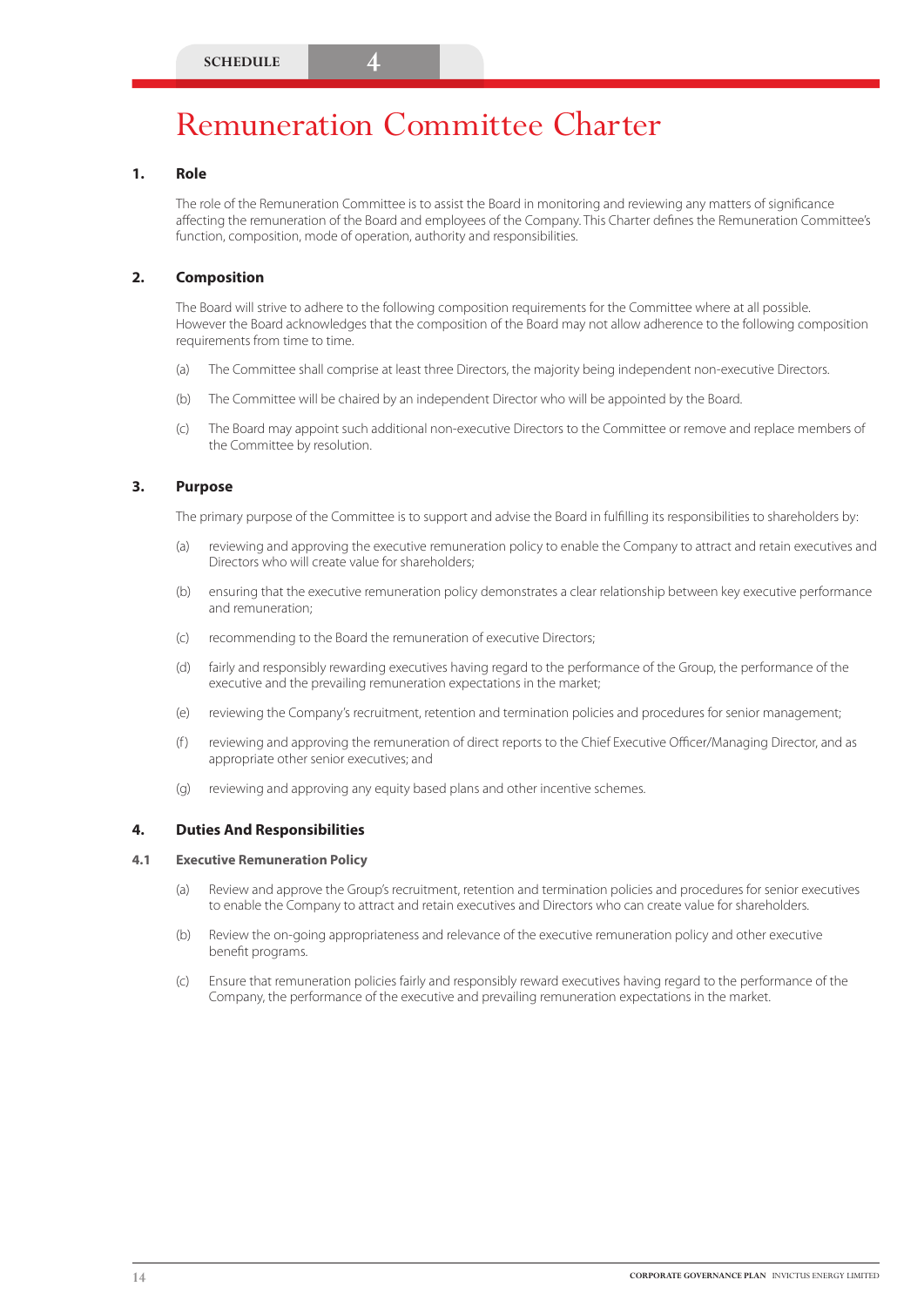#### **4.2 Executive Directors and Senior Management**

- (a) Consider and make recommendations to the Board on the remuneration for each executive Director (including base pay, incentive payments, equity awards, retirement rights, service contracts) having regard to the executive remuneration policy.
- (b) Review and approve the proposed remuneration (including incentive awards, equity awards and service contracts) for the direct reports of the Chief Executive Officer/Managing Director. As part of this review the Committee will oversee an annual performance evaluation of the senior executive team. This evaluation is based on specific criteria, including the business performance of the Company and its subsidiaries, whether strategic objectives are being achieved and the development of management and personnel.
- (c) Approve changes to the remuneration or contract terms of executive Directors and direct reports to the Chief Executive Officer/Managing Director.
- (d) Approve termination payments to executive Directors or direct reports to the Chief Executive Officer/Managing Director. Termination payments to other departing executives should be reported to the Committee at its next meeting.

#### **4.3 Executive Incentive Plans (including Equity Based Plans)**

- (a) Review and approve the design of any executive incentive plans (**Plans**).
- (b) Review and approve any Plans that may be introduced in the light of legislative, regulatory and market developments.
- (c) For each Plan, determine each year whether awards will be made under that Plan.
- (d) Review and approve total proposed awards under each Plan.
- (e) In addition to considering awards to executive Directors and direct reports to the Chief Executive Officer/Managing Director, review and approve proposed awards under each Plan on an individual basis for executives as required under the rules governing each Plan or as determined by the Committee.
- (f) Review, approve and keep under review performance hurdles for each Plan.
- (g) Review, manage and disclose the policy (if any) under which participants to a Plan may be permitted (at the discretion of the Company) to enter into transactions (whether through the use of derivatives or otherwise) which limit the economic risk of participating in the Plan.

#### **4.4 Other**

The Committee shall perform other duties and activities that it or the Board considers appropriate.

#### **5. Meetings**

- (a) The Committee will meet at least once per year and additionally as circumstances may require.
- (b) Meetings are called by the Secretary as directed by the Board or at the request of the Chairman of the Committee.
- (c) A quorum shall comprise any two members of the Committee. In the absence of the Committee Chairman or appointed delegate, the members shall elect one of their members as Chairman.
- (d) Where deemed appropriate by the Chairman of the Committee, meetings and subsequent approvals may be held or concluded by way of a circular written resolution or a conference call.
- (e) Decisions will be based on a majority of votes with the Chairman having the casting vote.
- (f) The Committee may invite any executive management team members or other individuals, including external third parties, to attend meetings of the Committee, as they consider appropriate.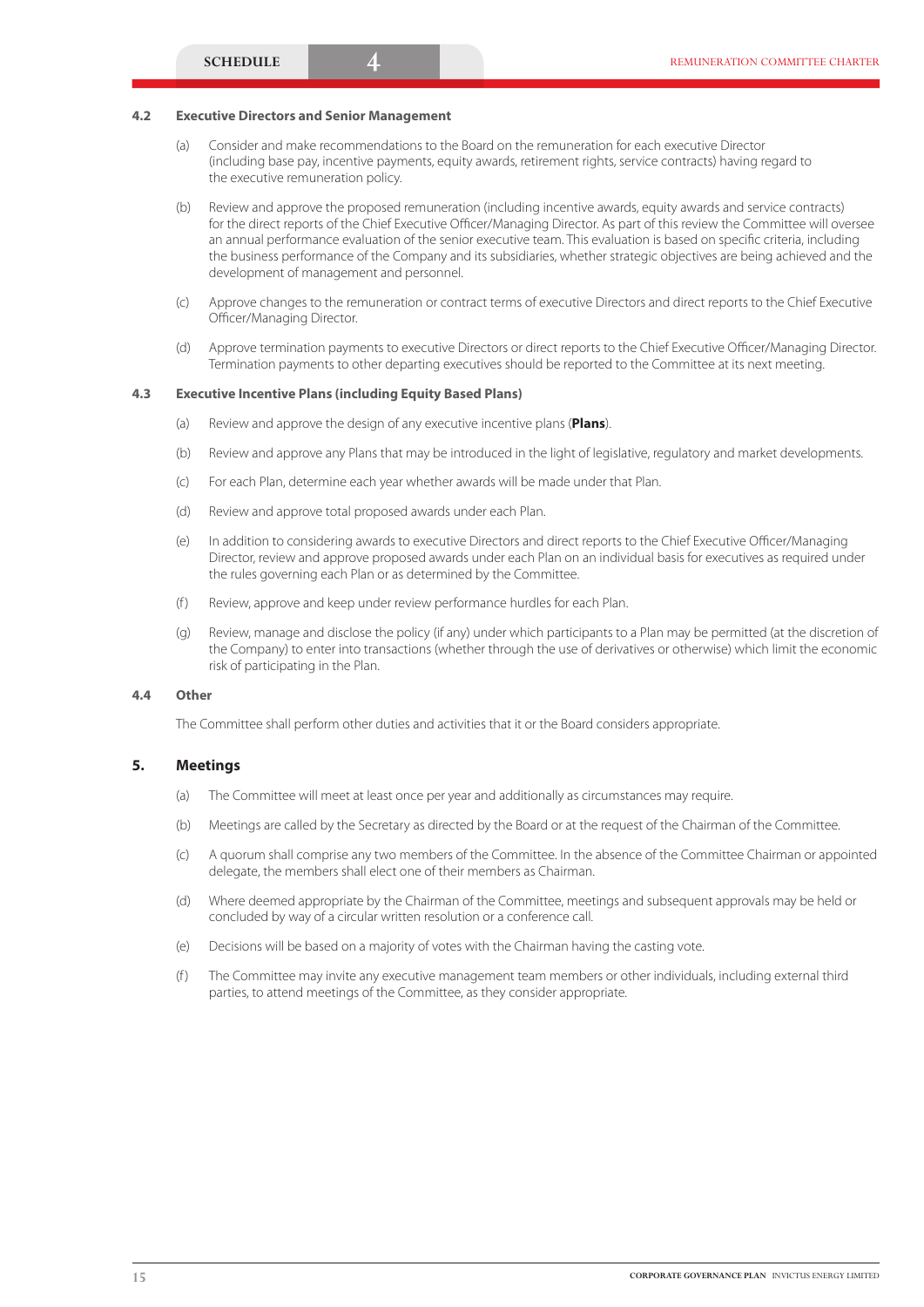#### **6. Secretary**

- (a) The Company Secretary or their nominee shall be the Secretary of the Committee, and shall attend meetings of the Committee as required.
- (b) The Secretary will be responsible for keeping the minutes of meeting of the Committee and circulating them to Committee members and to the other members of the Board.
- (c) The Secretary shall distribute supporting papers for each meeting of the Committee as far in advance as possible.

#### **7. Reliance on Information or Professional or Expert Advice**

Each member of the Committee is entitled to rely on information, or professional or expert advice, to the extent permitted by law, given or prepared by:

- (a) an employee of the Group whom the member believes on reasonable grounds to be reliable and competent in relation to the matters concerned;
- (b) a professional adviser or expert in relation to matters that the member believes on reasonable grounds to be within the person's professional or expert competence; or
- (c) another Director or officer of the Group in relation to matters within the Director's or officer's authority.

### **8. Access to Advice**

- (a) Members of the Committee have rights of access to the books and records of the Company to enable them to discharge their duties as Committee members, except where the Board determines that such access would be adverse to the Company's interests.
- (b) The Committee may consult independent experts to assist it in carrying out its duties and responsibilities. Any costs incurred as a result of the Committee consulting an independent expert will be borne by the Company.

# **9. Review of Charter**

- (a) The Board will conduct an annual review of the membership to ensure that the Committee has carried out its functions in an effective manner, and will update the Charter as required or as a result of new laws or regulations.
- (b) The Charter shall be made available to members on request, to senior management, to the external auditor and to other parties as deemed appropriate and will be posted to the Company's website.

#### **10. Reporting**

- (a) The Committee must report to the Board formally at the next Board meeting following from the last Committee meeting on matters relevant to the Committee's role and responsibilities.
- (b) The Committee must brief the Board promptly on all urgent and significant matters.
- (c) The Company must disclose the policies and practices regarding the remuneration of non-executive directors, executive directors and other senior executives in the annual report and as otherwise required by law.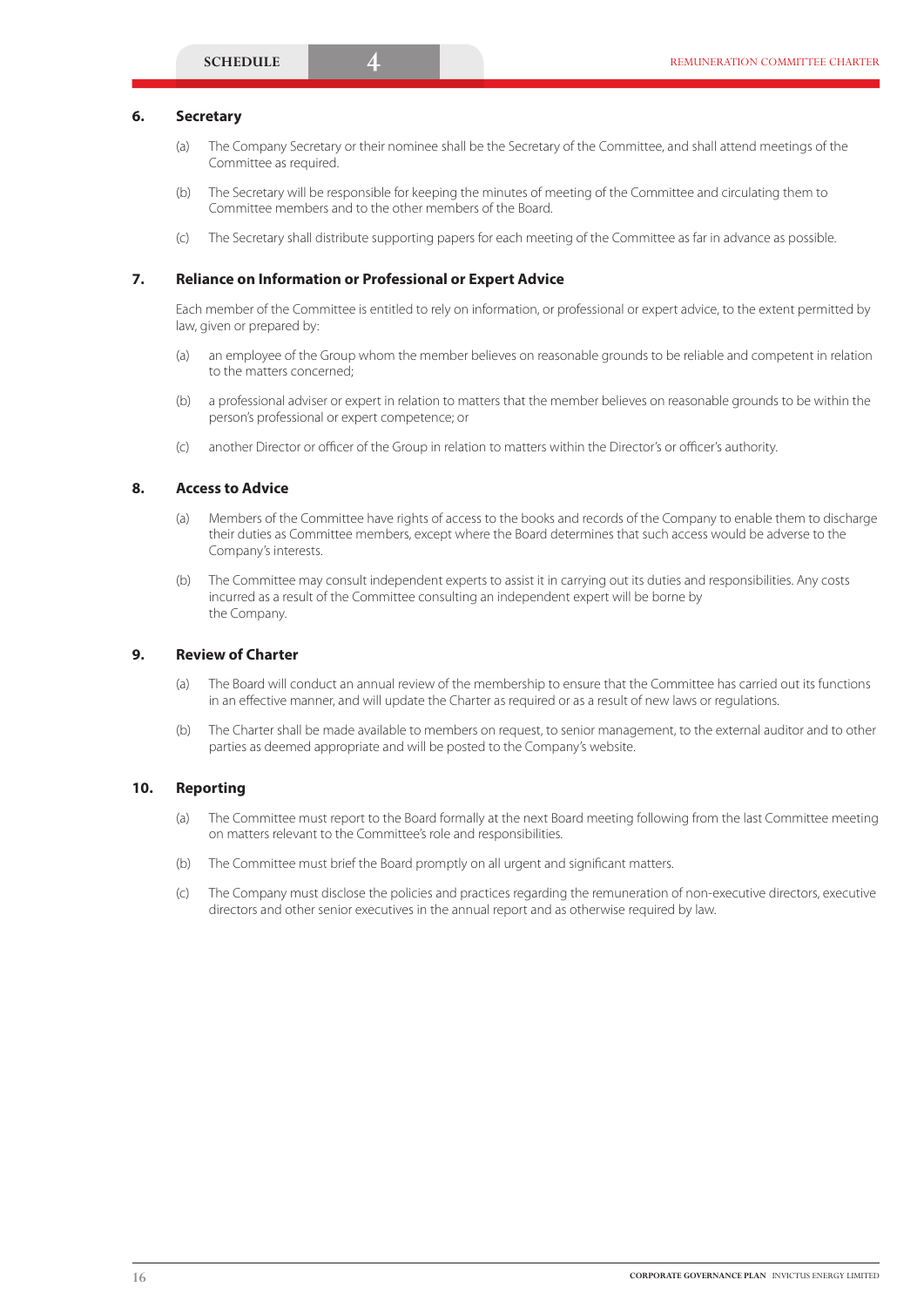# Nomination Committee Charter

# **1. Role**

The role of the Nomination Committee is to assist the Board in monitoring and reviewing any matters of significance affecting the composition of the Board and the Executive Team. This Charter defines the Nomination Committee's function, composition, mode of operation, authority and responsibilities.

# **2. Composition**

The Board will strive to adhere to the following composition requirements for the Committee where at all possible. However the Board acknowledges that the composition of the Board may not allow adherence to the following composition requirements from time to time.

- (a) The Committee shall comprise at least three non-executive Directors, the majority of whom must be independent, one of whom will be appointed the Committee Chairman.
- (b) The Board may appoint additional non-executive Directors to the Committee or remove and replace members of the Committee by resolution.

# **3. Purpose**

The primary purpose of the Committee is to support and advise the Board in:

- (a) maintaining a Board that has an appropriate mix of skills and experience to be an effective decision-making body; and
- (b) ensuring that the Board is comprised of Directors who contribute to the successful management of the Company and discharge their duties having regard to the law and the highest standards of corporate governance.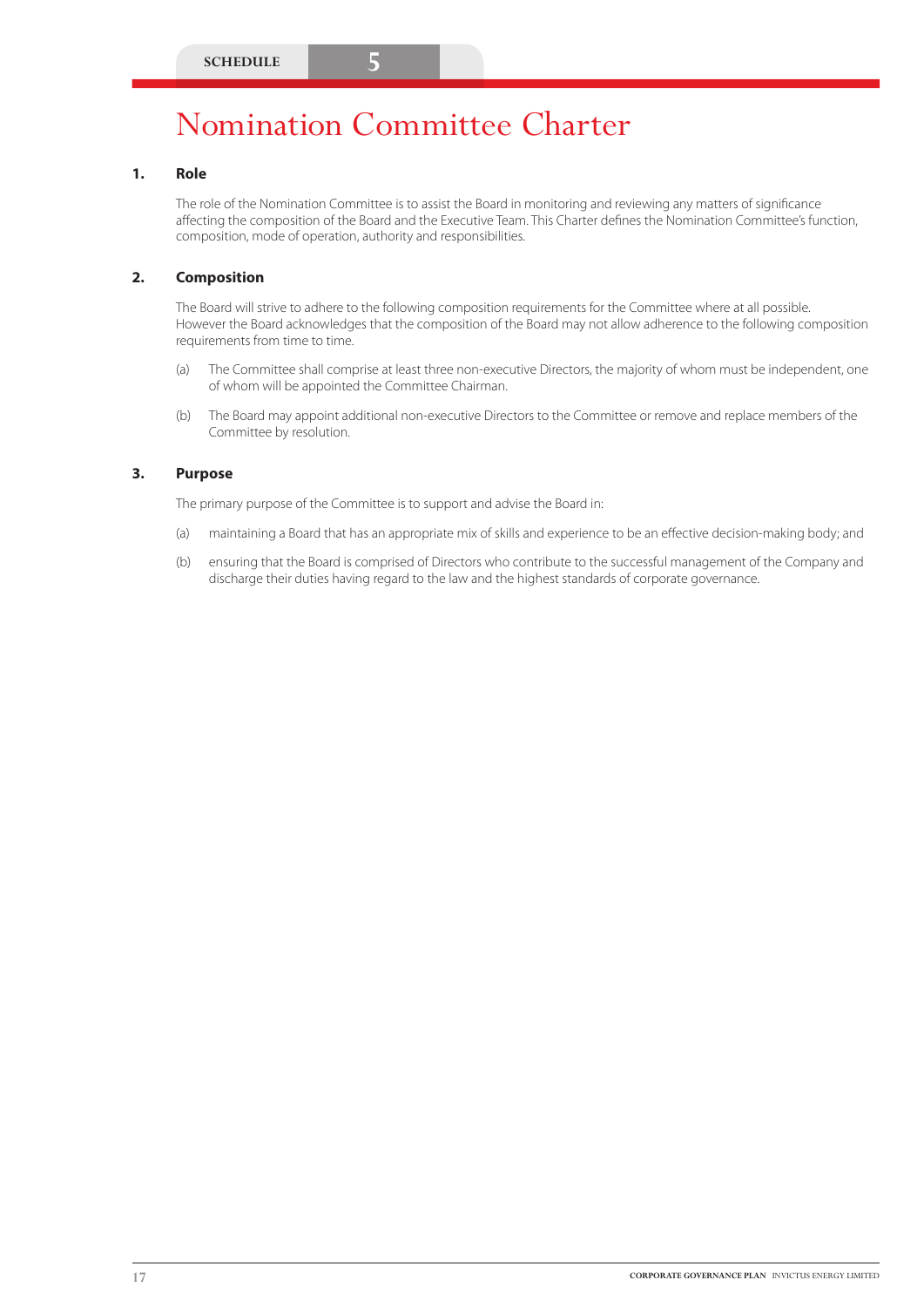# **4. Duties and Responsibilities of the Committee**

- (a) Periodically review and consider the structure and balance of the Board and make recommendations regarding appointments, retirements and terms of office of Directors.
- (b) Make recommendations to the Board on the appropriate size and composition of the Board.
- (c) Identify and recommend to the Board candidates for the Board after considering the necessary and desirable competencies of new Board members to ensure the appropriate mix of skills and experience and after assessment of how the candidates can contribute to the strategic direction of the Company.
- (d) Undertake appropriate checks before appointing a candidate, or putting forward to security holders a candidate for election, as a Director, including checks in respect of character, experience, education, criminal record and bankruptcy history (as appropriate).
- (e) Ensure that all material information relevant to a decision on whether or not to elect or re-elect a Director will be provided to security holders in the Notice of Meeting containing the resolution to elect or re-elect a Director, including:
	- (i) biographical details (including relevant qualifications and experience and skills);
	- (ii) details of any other material directorships currently held by the candidate;
	- (iii) where standing as a Director for the first time, any material adverse information revealed by the checks, details of any interest, position, association or relationship that might materially influence their capacity to be independent and act in the best interests of the Company and its shareholders, and a statement whether the Board considers the candidate is considered to be independent;
	- (iv) where standing for re-election as a Director, the term of office served by the Director and a statement whether the Board considers the candidate is considered to be independent; and
	- (v) a statement by the Board whether it supports the election or re-election of the candidate.
- (f ) Ensure that each Director and senior executive is a party to a written agreement with the Company which sets out the terms of that Director's or senior executive's appointment. For these purposes, a senior executive is a member of key management personnel (as defined in the Corporations Act), other than a Director.
- (g) Prepare and maintain a Board skills matrix setting out the mix of skills and diversity that the Board currently has (or is looking to achieve). The Company must disclose this matrix in, or in conjunction with, its Annual Report.
- (h) Approve and review induction and continuing professional development programs and procedures for Directors to ensure that they can effectively discharge their responsibilities.
- (i) Assess and consider the time required to be committed by a non-executive Director to properly fulfil their duty to the Company and advise the Board.
- (j) Consider and recommend to the Board candidates for election or re-election to the Board at each annual shareholders' meeting.
- (k) Review Directorships in other public companies held by or offered to Directors and senior executives of the Company.
- (l) Review succession plans for the Board will a view to maintaining an appropriate balance of skills and experience on the Board.
- (m) Arrange an annual performance evaluation of the Board, its Committee, individual Directors and senior executives as appropriate.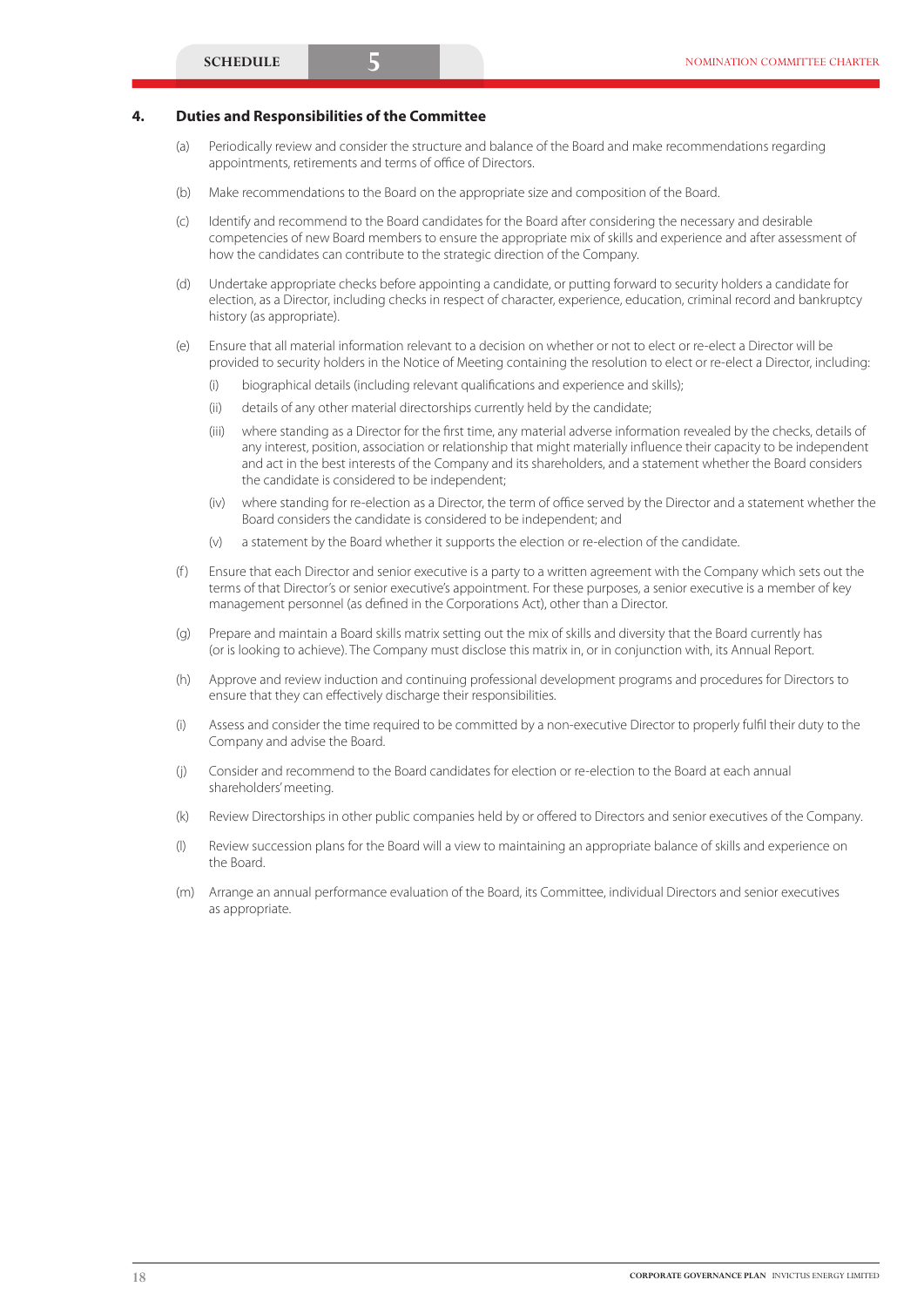#### **5. Meetings**

- (a) The Committee will meet at least once a year and additionally as circumstances may require.
- (b) Meetings are called by the Secretary as directed by the Board or at the request of the Chairman of the Committee.
- (c) Where deemed appropriate by the Chairman of the Committee, meetings and subsequent approvals may be held or concluded by way of a circular written resolution or conference call.
- (d) A quorum shall comprise any two members of the Committee. In the absence of the Committee Chairman or appointed delegate, the members shall elect one of their number as Chairman.
- (e) Decisions will be based on a majority of votes with the Chairman having a casting vote.
- (f ) The Committee may invite executive management team members or other individuals, including external third parties to attend meetings of the Committee, as they consider appropriate.

#### **6. Secretary**

- (a) The Company Secretary or their nominee shall be the Secretary of the Committee and shall attend meetings of the Committee as required.
- (b) The Secretary will be responsible for keeping the minutes of meetings of the Committee and circulating them to Committee members and to the other members of the Board.
- (c) The Secretary shall distribute supporting papers for each meeting of the Committee as far in advance as possible.

#### **7. Reliance on Information or Professional or Expert Advice**

Each member of the Committee is entitled to rely on information, or professional or expert advice, to the extent permitted by law, given or prepared by:

- (a) an employee of the Group whom the member believes on reasonable grounds to be reliable and competent in relation to the matters concerned;
- (b) a professional adviser or expert in relation to matters that the member believes on reasonable grounds to be within the person's professional or expert competence; or
- (c) another Director or officer of the Group in relation to matters within the Director's or officer's authority.

#### **8. Access to Advice**

- (a) Members of the Committee have rights of access to the books and records of the Company to enable them to discharge their duties as Committee members, except where the Board determines that such access would be adverse to the Company's interests.
- (b) The Committee may consult independent experts to assist it in carrying out its duties and responsibilities. Any costs incurred as a result of the Committee consulting an independent expert will be borne by the Company.

### **9. Review of Charter**

- (a) The Board will conduct an annual review of the membership to ensure that the Committee has carried out its functions in an effective manner, and will update the Charter as required or as a result of new laws or regulations.
- (b) The Charter shall be made available to members on request, to senior management, to the external auditor and to other parties as deemed appropriate and will be posted to the Company's website.

#### **10. Reporting**

- (a) The Committee must report to the Board formally at the next Board meeting following from the last Committee meeting on matters relevant to the Committee's role and responsibilities.
- (b) The Committee must brief the Board promptly on all urgent and significant matters.
- (c) The Company must disclose the policies and practices regarding the nomination of non-executive directors, executive directors and other senior executives in, or in conjunction with, the annual report and as otherwise required by law.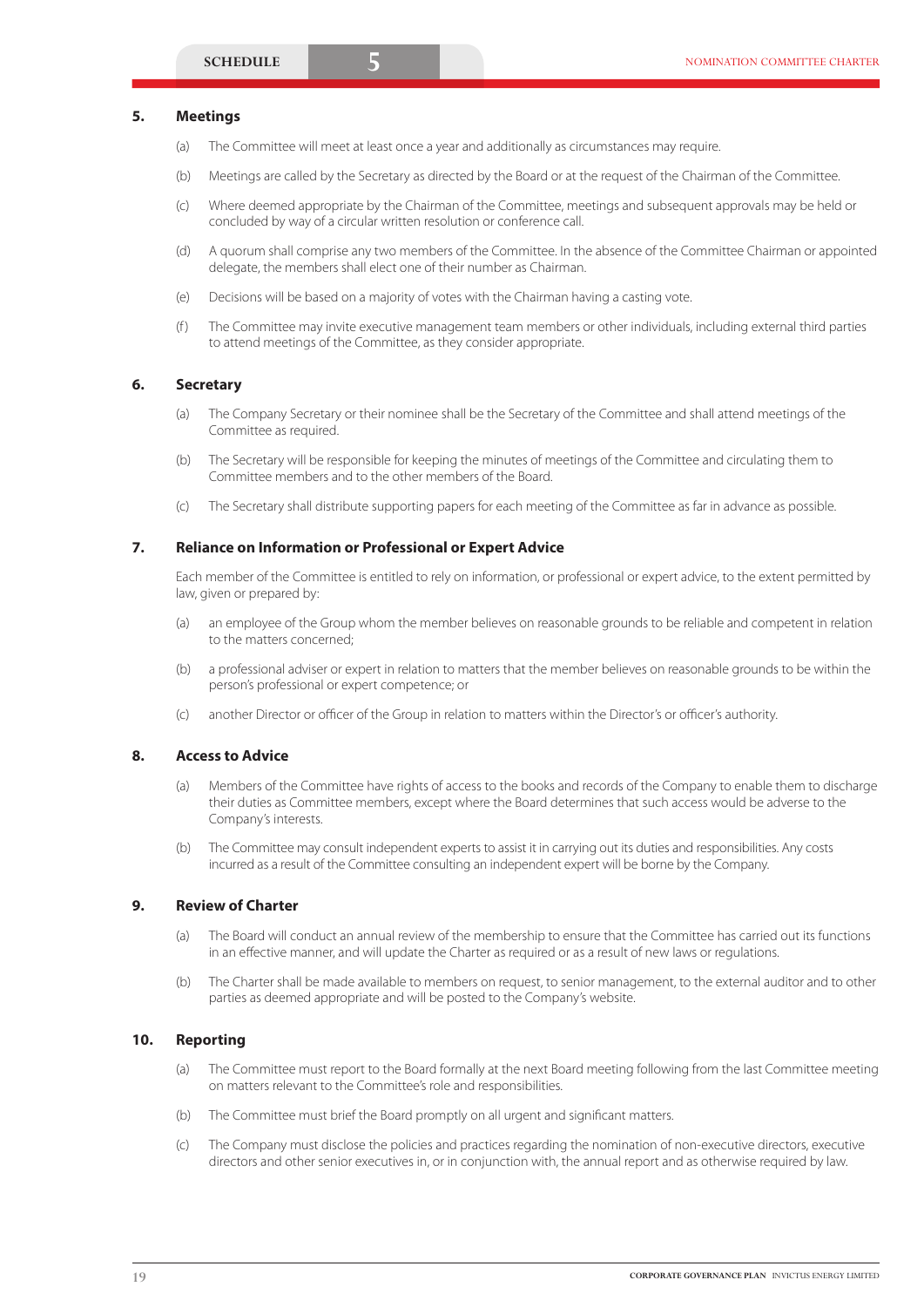# Performance Evaluation Policy

The Nomination Committee will arrange a performance evaluation of the Board, its Committees, individual Directors and senior executives on an annual basis as appropriate. To assist in this process an independent advisor may be used.

The Nomination Committee will conduct an annual review of the role of the Board, assess the performance of the Board over the previous 12 months and examine ways of assisting the Board in performing its duties more effectively.

The review will include:

- (a) comparing the performance of the Board with the requirements of its Charter;
- (b) examination of the Board's interaction with management;
- (c) the nature of information provided to the Board by management; and
- (d) management's performance in assisting the Board to meet its objectives.

A similar review may be conducted for each Committee by the Board with the aim of assessing the performance of each Committee and identifying areas where improvements can be made.

The Remuneration Committee will oversee the evaluation of the remuneration of the Company's senior executives. This evaluation must be based on specific criteria, including the business performance of the Company and its subsidiaries, whether strategic objectives are being achieved and the development of management and personnel.

The Company must disclose, in relation to each financial year, whether or not the relevant annual performance evaluations have been conducted in accordance with the above processes.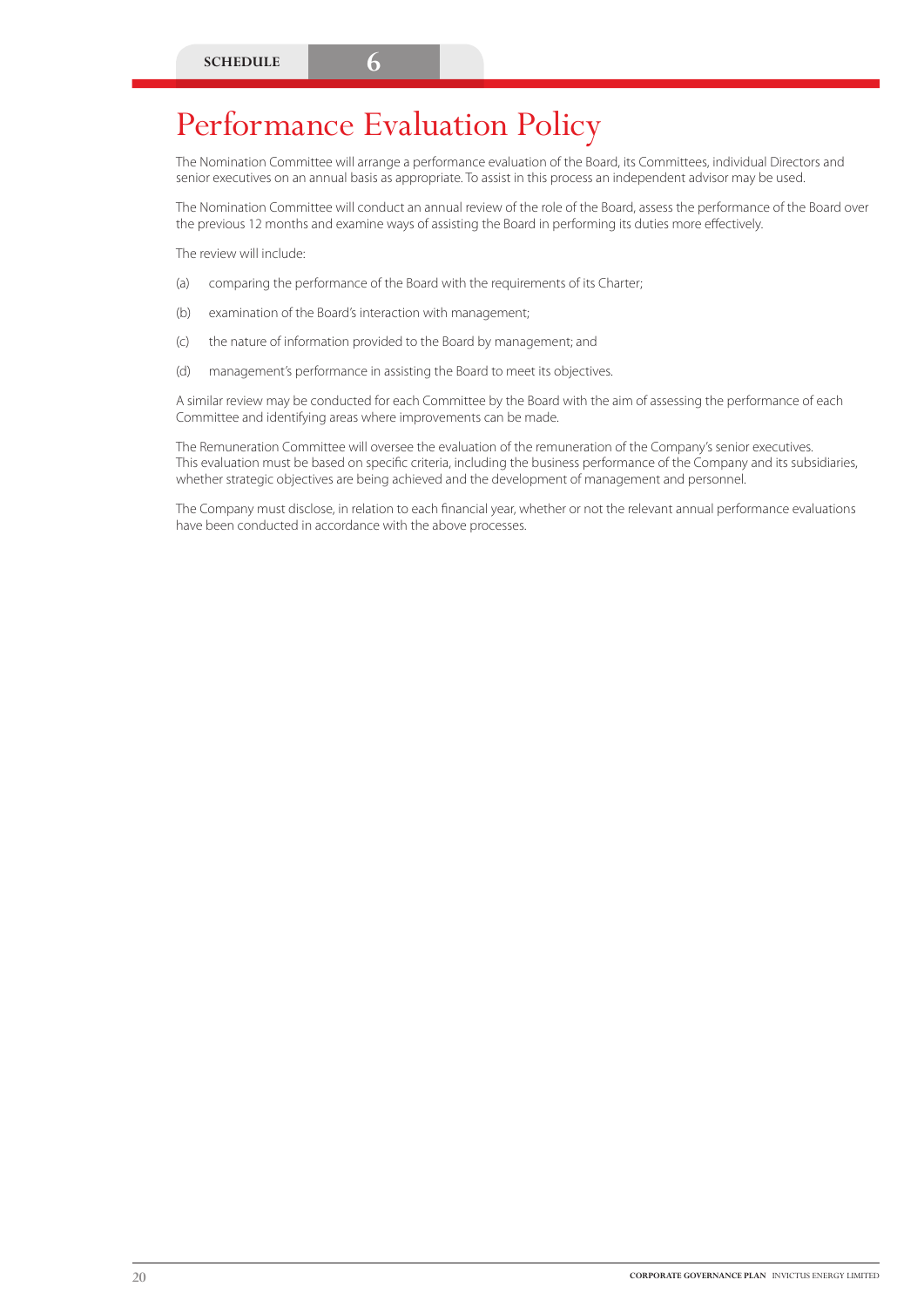The Company must comply with continuous disclosure requirements arising from legislation and the ASX Listing Rules.

The general rule, in accordance with ASX Listing Rule 3.1, is that once the Company becomes aware of any information concerning it that a reasonable person would expect to have a material effect on the price of value of the Company's securities, the Company must immediately disclose that information to the ASX.

The Company has in place a written policy on information disclosure and relevant procedures.

The focus of these procedures is on continuous disclosure compliance and improving access to information for investors.

The Company Secretary is responsible for:

- (a) overseeing and co-ordinating disclosure of information to the relevant stock exchanges and shareholders; and
- (b) providing guidance to Directors and employees on disclosure requirements and procedures.

Price sensitive information is publicly released through ASX before it is disclosed to shareholders and market participants. Distribution of other information to shareholders and market participants is also managed through disclosure to the ASX.

All announcements (and media releases) must be:

- (a) prepared in compliance with ASX Listing Rules continuous disclosure requirements;
- (b) factual and not omit material information; and
- (c) expressed in a clear and objective manner to allow investors to assess the impact of the information when making investment decisions.

The Company's protocol in relation to the review and release of ASX announcements (and media releases) is as follows:

- (a) All key announcements at the discretion of the Managing Director are to be circulated to and reviewed by all members of the Board.
- (b) All members of the Board are required to seek to provide to the Managing Director (or in his/her absence, the Company Secretary) with verbal or written contribution of each key announcement, prior to its release.
- (c) Any relevant parties named in the announcement should also be given the opportunity to review the announcement prior to its release, to confirm all information is factually correct.
- (d) The Managing Director (and in his/her absence, the Chairman) is to be given the final signoff before release to the ASX of the announcement.

Information is posted on the Company's website after the ASX confirms an announcement has been made, with the aim of making the information readily accessible to the widest audience.

The Company Secretary is to maintain a copy of all announcements released.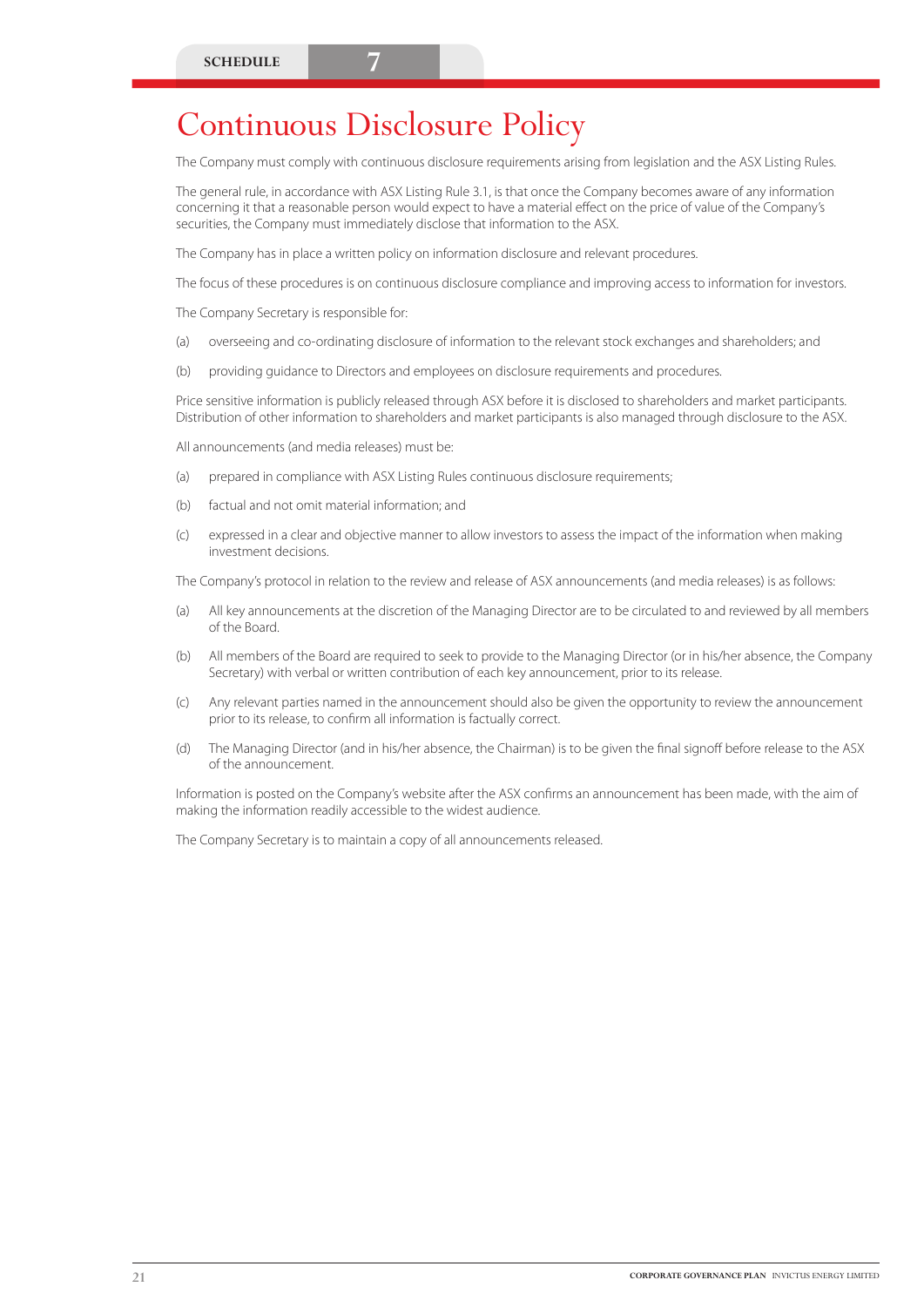# Risk Management Policy

The Board determines the Company's "risk profile" and is responsible for overseeing and approving risk management strategy and policies, internal compliance and internal control.

The Board has delegated to the Audit and Risk Committee responsibility for implementing the risk management system.

The Audit and Risk Committee will submit particular matters to the Board for its approval or review. Among other things it will:

- (a) oversee the Company's risk management systems, practices and procedures to ensure effective risk identification and management and compliance with internal guidelines and external requirements;
- (b) assist management to determine whether it has any material exposure to economic, environmental and/or social sustainability risks (as those terms are defined in the ASX Corporate Governance Council's *Corporate Governance Principles and Recommendations*) and, if it does, how it manages, or intends to manage, those risks;
- (c) assist management to determine the key risks to the businesses and prioritise work to manage those risks; and
- (d) review reports by management on the efficiency and effectiveness of risk management and associated internal compliance and control procedures.

The Company's process of risk management and internal compliance and control includes:

- (a) identifying and measuring risks that might impact upon the achievement of the Company's goals and objectives, and monitoring the environment for emerging factors and trends that affect these risks;
- (b) formulating risk management strategies to manage identified risks, and designing and implementing appropriate risk management policies and internal controls; and
- (c) monitoring the performance of, and improving the effectiveness of, risk management systems and internal compliance and controls, including regular assessment of the effectiveness of risk management and internal compliance and control.

To this end, comprehensive practises are in place that are directed towards achieving the following objectives:

- (a) compliance with applicable laws and regulations:
- (b) preparation of reliable published financial information; and
- (c) implementation of risk transfer strategies where appropriate eg insurance.

The responsibility for undertaking and assessing risk management and internal control effectiveness is delegated to management. Management is required to assess risk management and associated internal compliance and control procedures and report back at each Audit and Risk Committee at least annually.

The Board will review assessments of the effectiveness of risk management and internal compliance and control at least annually.

The Company must disclose at least annually whether the Board (or a committee of the Board) has completed a review of the Company's risk management framework to satisfy itself that it continues to be sound.

The Company will disclose if it has any material exposure to economic, environmental and/or social sustainability risks (as those terms are defined in the ASX Corporate Governance Council's *Corporate Governance Principles and Recommendations*) and, if it does, how it manages, or intends to manage, those risks.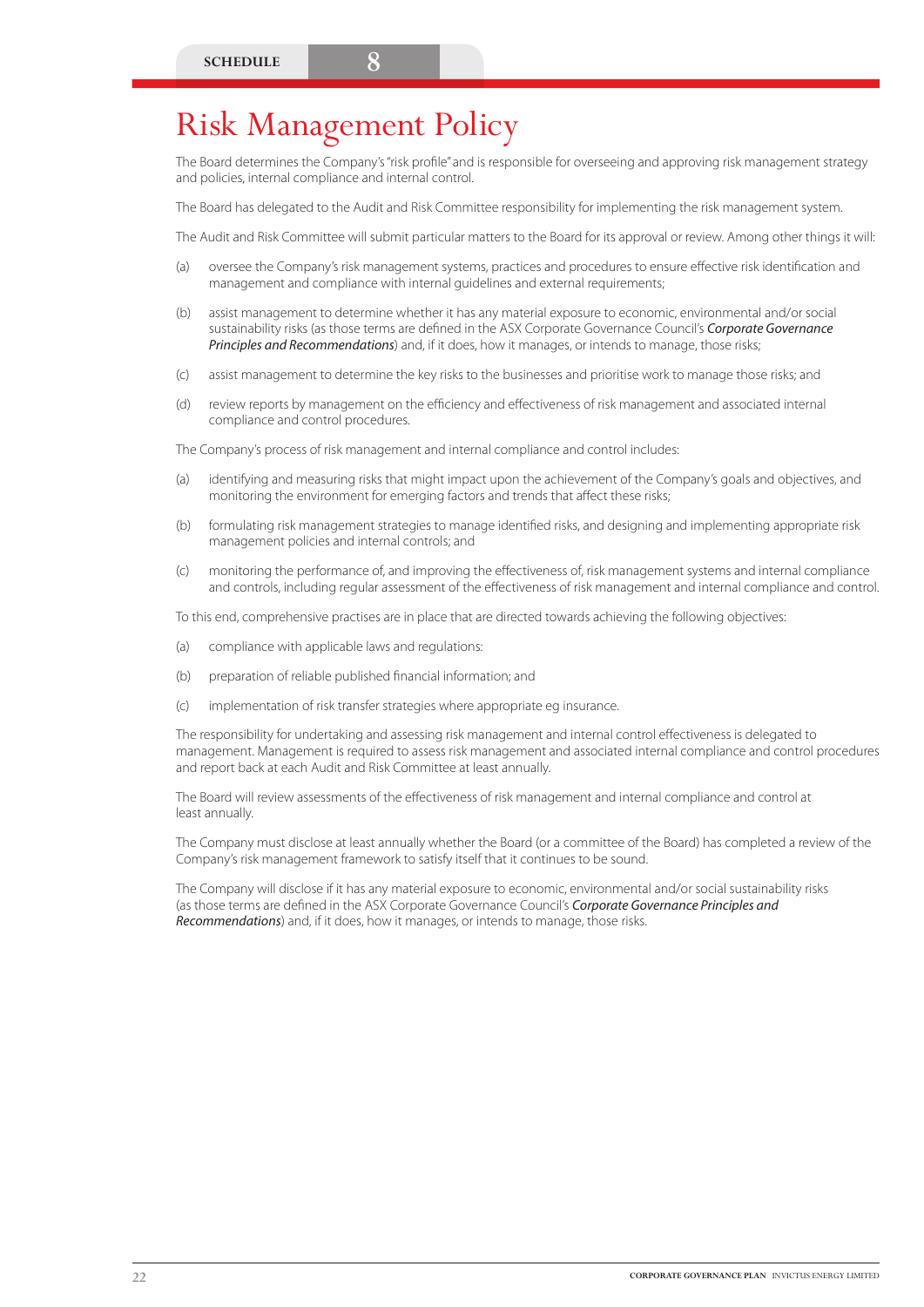# Trading Policy

# **1. Introduction**

These guidelines set out the policy on the sale and purchase of securities in the Company by its Key Management Personnel.

Key Management Personnel are those persons having authority and responsibility for planning, directing and controlling the activities of the entity, directly or indirectly, including any Director (whether executive or otherwise) of that entity.

The Company has determined that its Key Management Personnel are its Directors and those employees directly reporting to the Managing Director.

Key Management Personnel are encouraged to be long-term holders of the Company's securities. However, it is important that care is taken in the timing of any purchase or sale of such securities.

The purpose of these guidelines is to assist Key Management Personnel to avoid conduct known as 'insider trading'. In some respects, the Company's policy extends beyond the strict requirements of the *Corporations Act 2001* (Cth).

# **2. What Types of Transactions are Covered by this Policy?**

This policy applies to both the sale and purchase of any securities of the Company and its subsidiaries on issue from time to time.

# **3. What is Insider Trading?**

#### **3.1 Prohibition**

Insider trading is a criminal offence. It may also result in civil liability. In broad terms, a person will be guilty of insider trading if:

- (a) that person possesses information which is not generally available to the market and, if it were generally available to the market, would be likely to have a material effect on the price or value of the Company's securities (ie information that is 'price sensitive'); and
- (b) that person:
	- (i) buys or sells securities in the Company; or
	- (ii) procures someone else to buy or sell securities in the Company; or
	- (iii) passes on that information to a third party where that person knows, or ought reasonably to know, that the third party would be likely to buy or sell the securities or procure someone else to buy or sell the securities of the Company.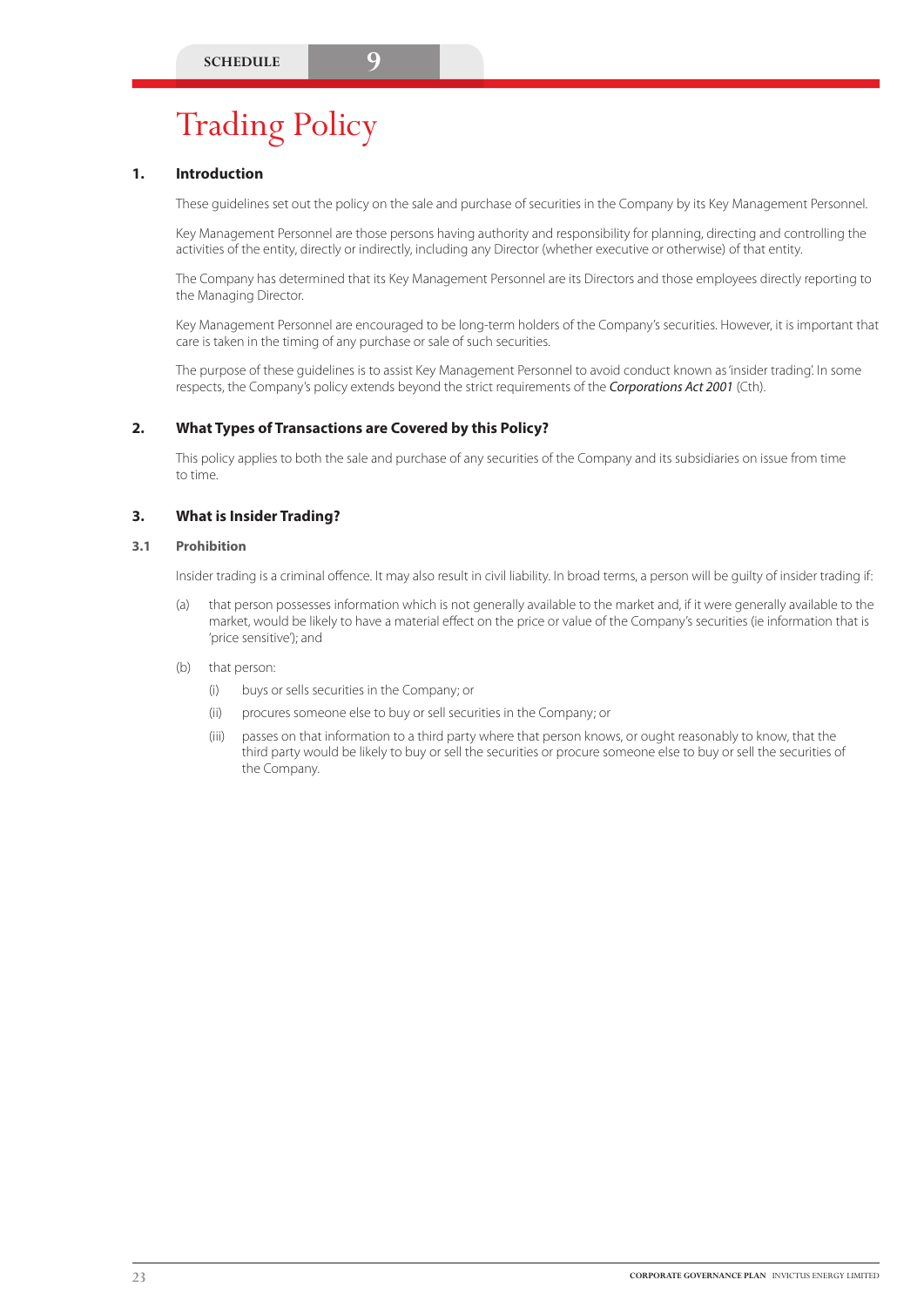### **3.2 Examples**

To illustrate the prohibition described above, the following are possible examples of price sensitive information which, if made available to the market, may be likely to materially affect the price of the Company's securities:

- (a) the Company considering a major acquisition;
- (b) the threat of major litigation against the Company;
- (c) the Company's revenue and profit or loss results materially exceeding (or falling short of ) the market's expectations;
- (d) a material change in debt, liquidity or cash flow:
- (e) a significant new development proposal (e.g. new product or technology);
- $(f)$  the grant or loss or a major contract;
- (g) a management or business restructuring proposal;
- (h) a share issue proposal;
- (i) an agreement or option to acquire an interest in a mining tenement, or to enter into a joint venture or farm-in or farm-out arrangement in relation to a mining tenement; and
- (j) significant discoveries, exploration results, or changes in reserve/resource estimates from mining tenements in which the Company has an interest.

# **3.3 Dealing through third parties**

The insider trading prohibition extends to dealings by individuals through nominees, agents or other associates, such as family members, family trusts and family companies (referred to as "Associates" in these guidelines).

# **3.4 Information however obtained**

It does not matter how or where the person obtains the information – it does not have to be obtained from the Company to constitute inside information.

# **3.5 Employee share schemes**

The prohibition does not apply to acquisitions of shares or options by employees made under employee share or option schemes, nor does it apply to the acquisition of shares as a result of the exercise of options under an employee option scheme. However, the prohibition does apply to the sale of shares acquired under an employee share scheme and also to the sale of shares acquired following the exercise of an option granted under an employee option scheme.

# **4. Guidelines for Trading in the Company's Securities**

# **4.1 General rule**

Key Management Personnel must not, except in exceptional circumstances deal in securities of the Company during the following periods:

- (a) two weeks prior to, and 48 hours after the release of the Company's Annual Financial Report;
- (b) two weeks prior to, and 48 hours after the release of the Half Year Financial Report of the Company; and
- (c) two weeks prior to, and 48 hours after the release of the Company's quarterly reports (if applicable),

# (together the **Closed Periods**).

The Company may at its discretion vary this rule in relation to a particular Closed Periods by general announcement to all Key Management Personnel either before or during the Closed Periods. However, if a Key Management Personnel is in possession of price sensitive information which is not generally available to the market, then he or she must not deal in the Company's securities at **any** time.

# **4.2 No short-term trading in the Company's securities**

Key Management Personnel should never engage in short-term trading of the Company's securities except for the exercise of options where the shares will be sold shortly thereafter.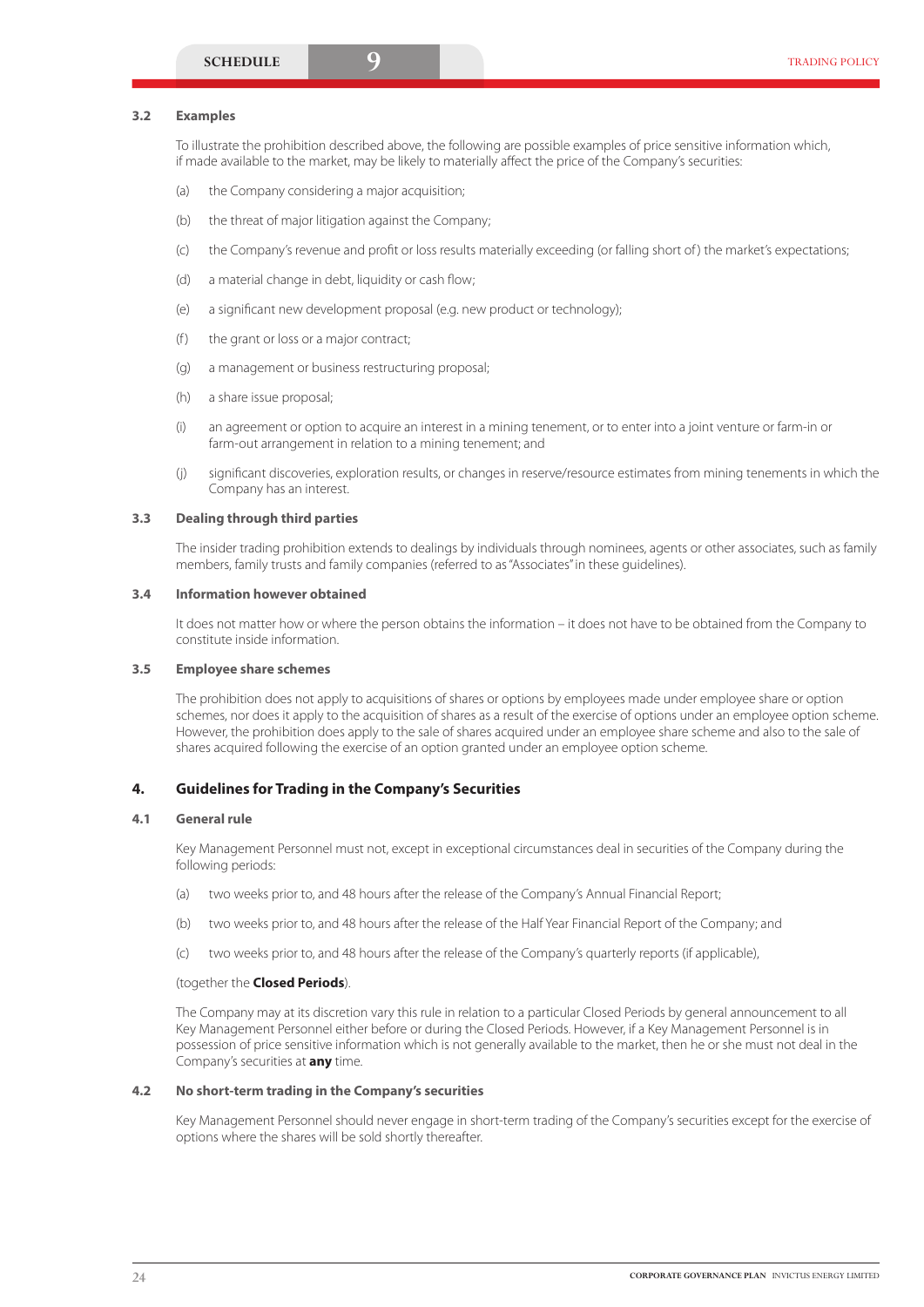#### **4.3 Securities in other companies**

Buying and selling securities of other companies with which the Company may be dealing is prohibited where an individual possesses information which is not generally available to the market and is 'price sensitive'. For example, where an individual is aware that the Company is about to sign a major agreement with another company, they should not buy securities in either the Company or the other company.

#### **4.4 Exceptions**

- (a) Key Management Personnel may at any time:
	- (i) acquire ordinary shares in the Company by conversion of securities giving a right of conversion to ordinary shares;
	- (ii) acquire Company securities under a bonus issue made to all holders of securities of the same class;
	- (iii) acquire Company securities under a dividend reinvestment, or top-up plan that is available to all holders or securities of the same class;
	- (iv) acquire, or agree to acquire or exercise options under an employee incentive scheme (as that term is defined in the ASX Listing Rules);
	- (v) withdraw ordinary shares in the Company held on behalf of the Key Management Personnel in an employee incentive scheme (as that term is defined in the ASX Listing Rules) where the withdrawal is permitted by the rules of that scheme;
	- (vi) acquire ordinary shares in the Company as a result of the exercise of options held under an employee option scheme;
	- (vii) transfer securities of the Company already held into a superannuation fund or other saving scheme in which the restricted person is a beneficiary;
	- (viii) make an investment in, or trade in units of, a fund or other scheme (other than a scheme only investing in the securities of the Company) where the assets of the fund or other scheme are invested at the discretion of a third party;
	- (ix) where a restricted person is a trustee, trade in the securities of the Company by that trust, provided the restricted person is not a beneficiary of the trust and any decision to trade during a prohibited period is taken by the other trustees or by the investment managers independently of the restricted person;
	- (x) undertake to accept, or accept, a takeover offer;
	- (xi) trade under an offer or invitation made to all or most of the security holders, such as a rights issue, a security purchase plan, a dividend or distribution reinvestment plan and an equal access buy-back, where the plan that determines the timing and structure of the offer has been approved by the Board. This includes decisions relating to whether or not to take up the entitlements and the sale of entitlements required to provide for the take up of the balance of entitlements under a renounceable pro rata issue;
	- (xii) dispose of securities of the Company resulting from a secured lender exercising their rights, for example, under a margin lending arrangement;
	- (xiii) exercise (but not sell securities following exercise) an option or a right under an employee incentive scheme, or convert a convertible security, where the final date for the exercise of the option or right, or the conversion of the security, falls during a prohibited period or the Company has had a number of consecutive prohibited periods and the restricted person could not reasonably have been expected to exercise it at a time when free to do so; or
	- (xiv) trade under a non-discretionary trading plan for which prior written clearance has been provided in accordance with procedures set out in this Policy.
- (b) In respect of any share or option plans adopted by the Company, it should be noted that it is not permissible to provide the exercise price of options by selling the shares acquired on the exercise of these options unless the sale of those shares occurs outside the periods specified in paragraph 4.1.

Were this is to occur at a time when the person possessed inside information, then the sale of Company securities would be a breach of insider trading laws, even though the person's decision to sell was not influenced by the inside information that the person possessed and the person may not have made a profit on the sale. Where Company securities are provided to a lender as security by way of mortgage or charge, a sale that occurs under that mortgage or charge as a consequence of default would not breach insider trading laws.

#### **4.5 Notification of periods when Key Management Personnel are not permitted to trade**

The Company Secretary will endeavour to notify all Key Management Personnel of the times when they are not permitted to buy or sell the Company's securities as set out in paragraph 4.1.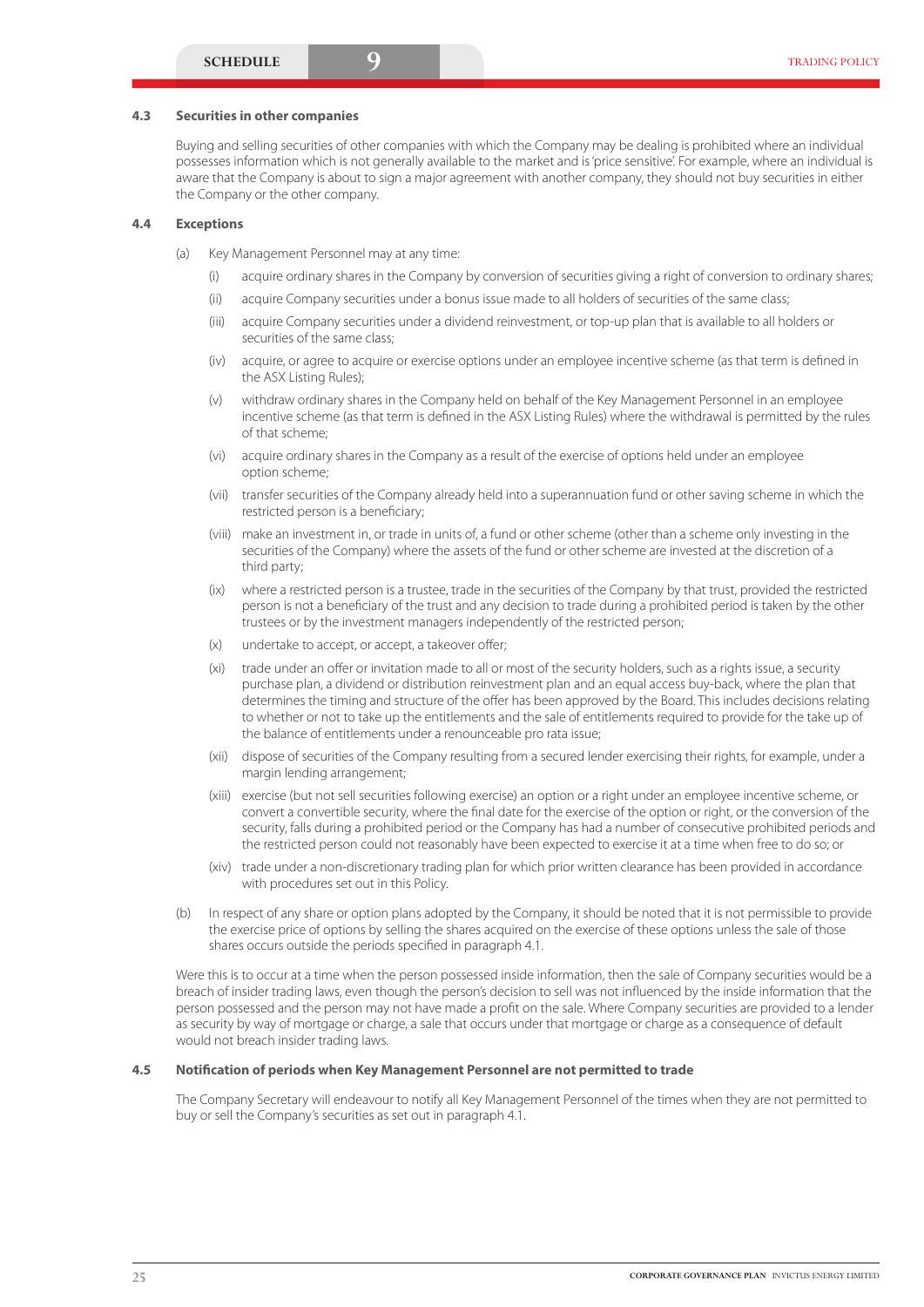#### **5. Approval and Notification Requirements**

#### **5.1 Approval requirements**

- (a) Any Key Management Personnel (other than the Chairman) wishing to buy, sell or exercise rights in relation to the Company's securities must obtain the prior written approval of the Chairman or the Board before doing so.
- (b) If the Chairman wishes to buy, sell or exercise rights in relation to the Company's securities, the Chairman must obtain the prior approval of the Board before doing so.

#### **5.2 Approvals to buy or sell securities**

- (a) All requests to buy or sell securities as referred to in paragraph 5.1 must include the intended volume of securities to be purchased or sold and an estimated time frame for the sale or purchase.
- (b) Copies of written approvals must be forwarded to the Company Secretary prior to the approved purchase or sale transaction.

#### **5.3 Notification**

Subsequent to approval obtained in accordance with paragraphs 5.1 and 5.2, any Key Management Personnel who (or through his or her Associates) buys, sells, or exercises rights in relation to Company securities **must** notify the Company Secretary in writing of the details of the transaction within two (2) business days of the transaction occurring. This notification obligation **operates at all times** and includes applications for acquisitions of shares or options by employees made under employee share or option schemes and also applies to the acquisition of shares as a result of the exercise of options under an employee option scheme.

#### **5.4 Key Management Personnel sales of securities**

Key Management Personnel need to be mindful of the market perception associated with any sale of Company securities and possibly the ability of the market to absorb the volume of shares being sold. With this in mind, the management of the sale of any significant volume of Company securities (ie a volume that would represent a volume in excess of 10% of the total securities held by the seller prior to the sale, or a volume to be sold that would be in excess of 10% of the average daily traded volume of the shares of the Company on the ASX for the preceding 20 trading days) by a Key Management Personnel needs to be discussed with the Board and the Company's legal advisers prior to the execution of any sale. These discussions need to be documented in the form of a file note, to be retained by the Company Secretary.

#### **5.5 Exemption from Closed Periods restrictions due to exceptional circumstance**

Key Management Personnel who are not in possession of inside information in relation to the Company, may be given prior written clearance by the Managing Director (or in the case of the Managing Director by all other members of the Board) to sell or otherwise dispose of Company securities in a Closed Period where the person is in severe financial hardship or where there are exceptional circumstances as set out in this policy.

#### **5.6 Severe financial hardship or exceptional circumstances**

The determination of whether a Key Management Personnel is in severe financial hardship will be made by the Managing Director (or in the case of the Managing Director by all other members of the Board).

A financial hardship or exceptional circumstances determination can only be made by examining all of the facts and if necessary obtaining independent verification of the facts from banks, accountants or other like institutions.

#### **5.7 Financial hardship**

Key Management Personnel may be in severe financial hardship if they have a pressing financial commitment that cannot be satisfied other than by selling the securities of the Company.

In the interests of an expedient and informed determination by the Managing Director (or all other members of the Board as the context requires), any application for an exemption allowing the sale of Company securities in a Closed Period based on financial hardship must be made in writing stating all of the facts and be accompanied by copies of relevant supporting documentation, including contact details of the person's accountant, bank and other such independent institutions (where applicable).

Any exemption, if issued, will be in writing and shall contain a specified time period during which the sale of securities can be made.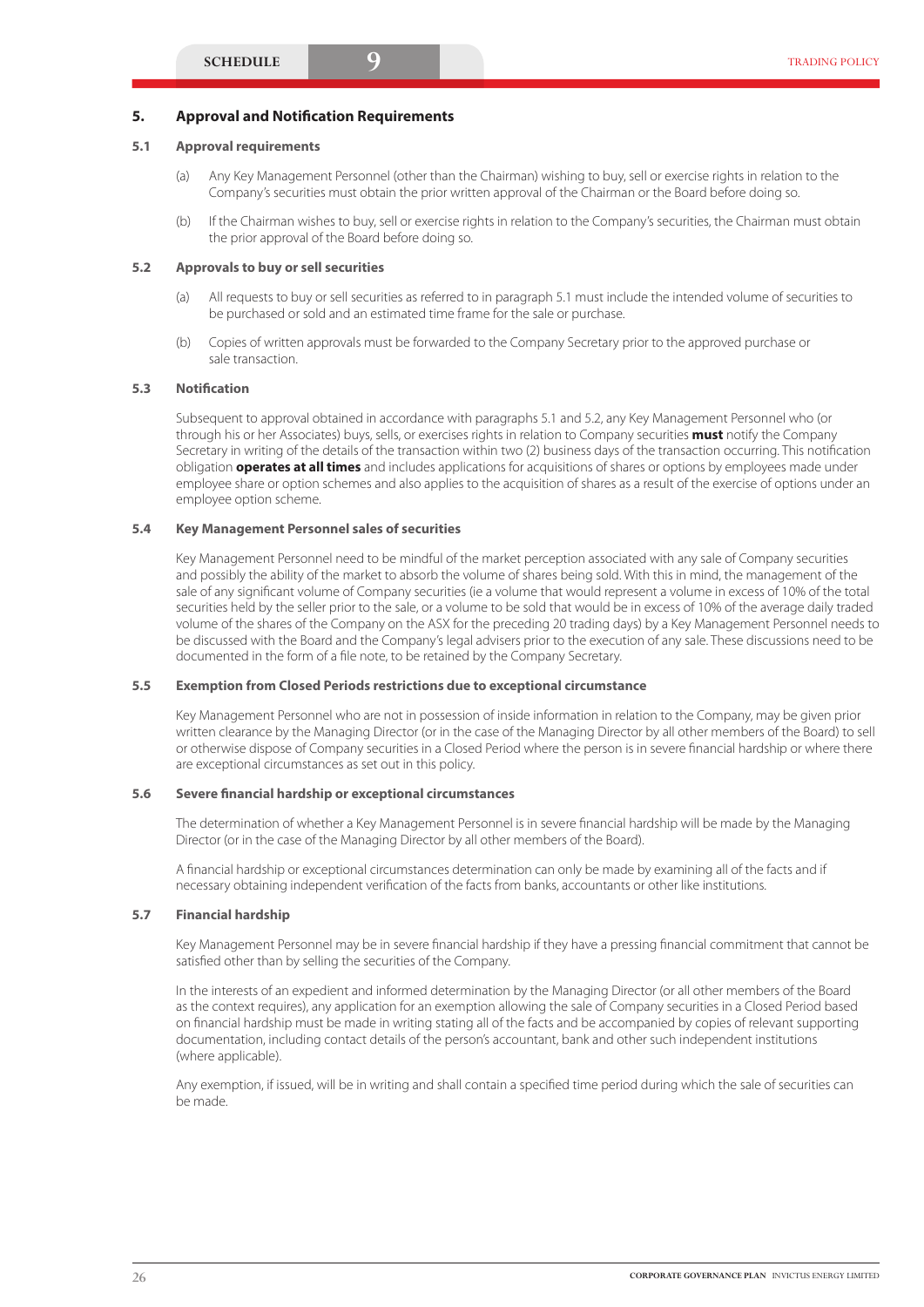#### **5.8 Exceptional circumstances**

Exceptional circumstances may apply to the disposal of Company securities by a Key Management Personnel if the person is required by a court order, a court enforceable undertaking for example in a bona fide family settlement, to transfer or sell securities of the Company, or there is some other overriding legal or regulatory requirement to do so.

Any application for an exemption allowing the sale of Company securities in a Closed Period based on exceptional circumstances must be made in writing and be accompanied by relevant court and/or supporting legal documentation (where applicable).

Any exemption, if issued, will be in writing and shall contain a specified time period during which the sale of securities can be made.

### **6. ASX Notification for Directors**

The ASX Listing Rules require the Company to notify the ASX within 5 business days after any dealing in securities of the Company (either personally or through an Associate) which results in a change in the relevant interests of a Director in the securities of the Company. The Company has made arrangements with each Director to ensure that the Director promptly discloses to the Company Secretary all the information required by the ASX.

#### **7. Effect of Compliance with this Policy**

Compliance with these guidelines for trading in the Company's securities does not absolve that individual from complying with the law, which must be the overriding consideration when trading in the Company's securities.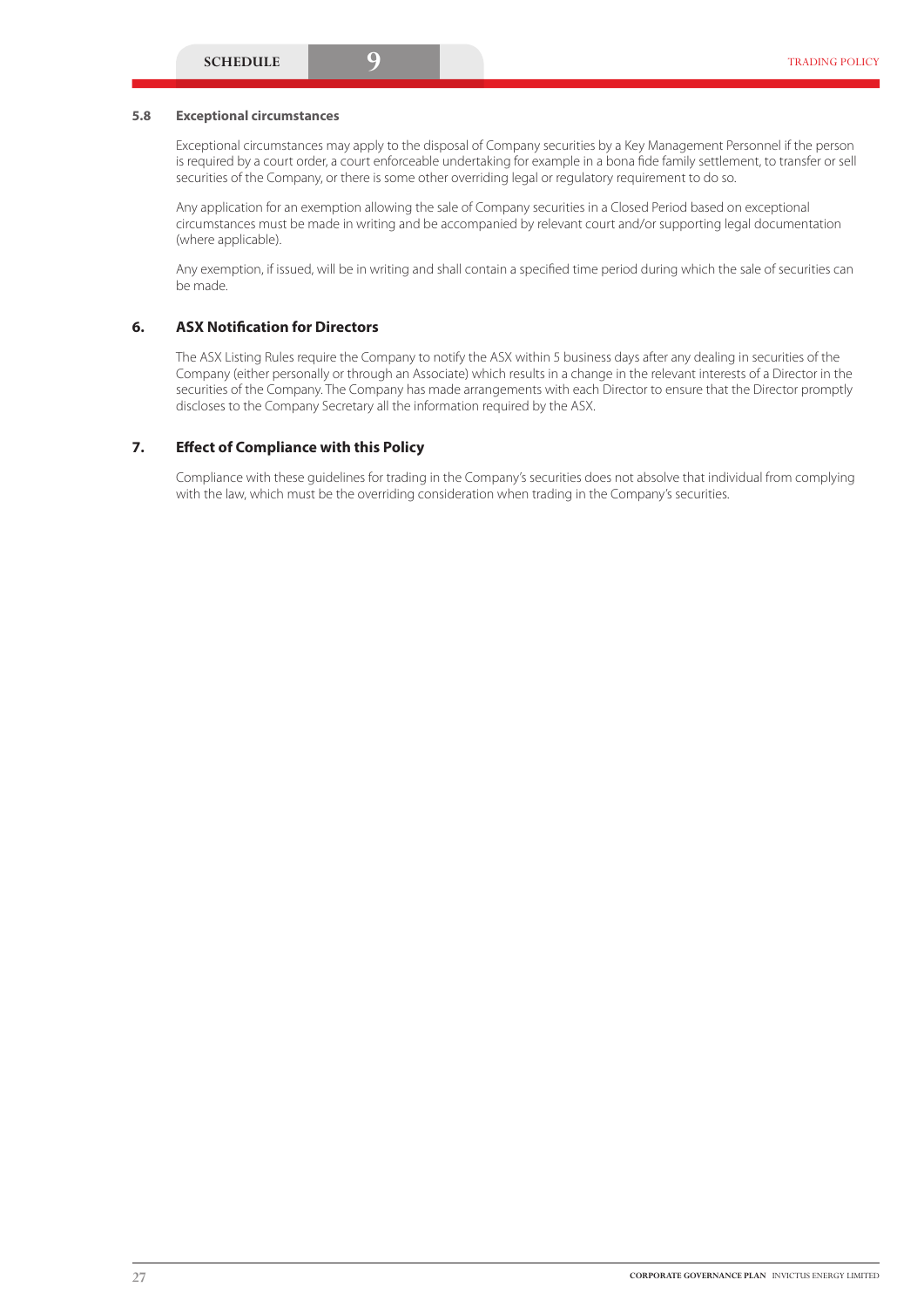# Diversity Policy

# **1. Introduction**

The Company and all its related bodies corporate are committed to workplace diversity.

The Company recognises the benefits arising from employee and Board diversity, including a broader pool of high quality employees, improving employee retention, accessing different perspectives and ideas and benefiting from all available talent.

Diversity includes, but is not limited to, gender, age, ethnicity and cultural background.

To the extent practicable, the Company will consider the recommendations and guidance provided in the ASX Corporate Governance Council's *Corporate Governance Principles and Recommendations* where appropriate to the Company.

The Diversity Policy does not form part of an employee's contract of employment with the Company, nor gives rise to contractual obligations. However, to the extent that the Diversity Policy requires an employee to do or refrain from doing something and at all times subject to legal obligations, the Diversity Policy forms a direction of the Company with which an employee is expected to comply.

# **2. Objectives**

The Diversity Policy provides a framework for the Company to achieve:

- (a) a diverse and skilled workforce, leading to continuous improvement in service delivery and achievement of corporate goals;
- (b) a workplace culture characterised by inclusive practices and behaviours for the benefit of all staff;
- (c) improved employment and career development opportunities for women;
- (d) a work environment that values and utilises the contributions of employees with diverse backgrounds, experiences and perspectives through improved awareness of the benefits of workforce diversity and successful management of diversity; and
- (e) awareness in all staff of their rights and responsibilities with regards to fairness, equity and respect for all aspects of diversity,

(collectively, the **Objectives**).

The Diversity Policy does not impose on the Company, its directors, officers, agents or employee any obligation to engage in, or justification for engaging in, any conduct which is illegal or contrary to any anti-discrimination or equal employment opportunity legislation or laws in any State or Territory of Australia or of any foreign jurisdiction.

# **3. Responsibilities**

### **3.1 The Board's commitment**

The Board is committed to workplace diversity and supports representation of women at the senior level of the Company and on the Board where appropriate.

The Board is responsible for developing measurable objectives and strategies to meet the objectives of the Diversity Policy (**Measurable Objectives**) and monitoring the progress of the Measurable Objectives through the monitoring, evaluation and reporting mechanisms listed below. The Board shall annually assess any Measurable Objectives (if any), and the Company's progress towards achieving them.

The Board may also set Measurable Objectives for achieving gender diversity and monitor their achievement.

The Board will consider conducting all Board appointment processes in a manner that promotes gender diversity, including establishing a structured approach for identifying a pool of candidates, using external experts where necessary.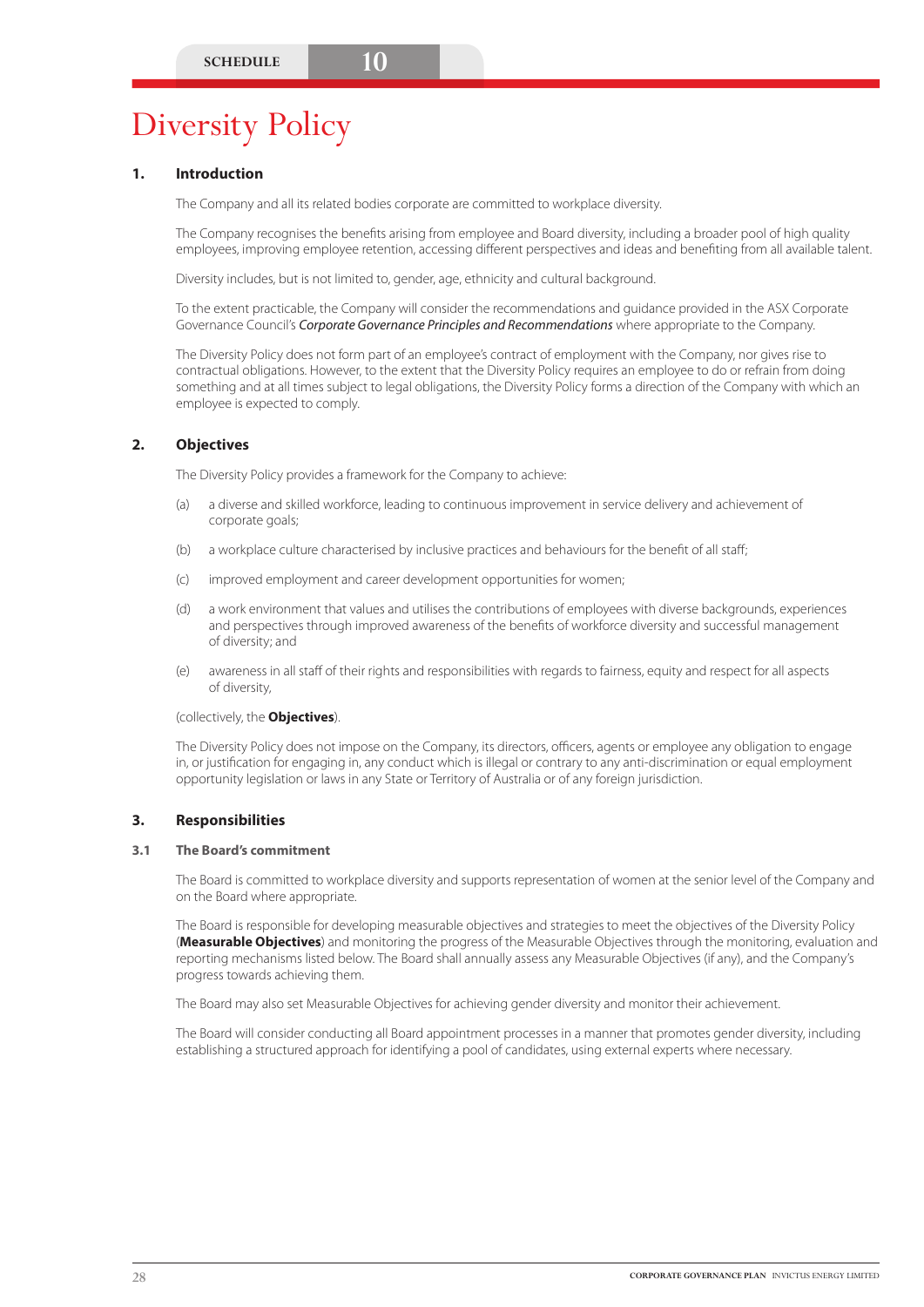#### **3.2 Strategies**

The Company's diversity strategies may include:

- (a) recruiting from a diverse pool of candidates for all positions, including senior management and the Board;
- (b) reviewing succession plans to ensure an appropriate focus on diversity;
- (c) identifying specific factors to take account of in recruitment and selection processes to encourage diversity;
- (d) developing programs to develop a broader pool of skilled and experienced senior management and Board candidates, including, workplace development programs, mentoring programs and targeted training and development;
- (e) developing a culture which takes account of domestic responsibilities of employees; and
- (f) any other strategies the Board develops from time to time.

#### **4. Monitoring and Evaluation**

The Chairman will monitor the scope and currency of this policy.

The Company is responsible for implementing, monitoring and reporting on the Measurable Objectives.

Measurable Objectives (if any) as set by the Board will be included in the annual key performance indicators for the Chief Executive Officer/Managing Director and senior executives.

In addition, the Board will review progress against the Measurable Objectives (if any) as a key performance indicator in its annual performance assessment.

# **5. Reporting**

The Company will disclose, for each financial year:

- (a) any Measurable Objectives set by the Board;
- (b) progress against these Measurable Objectives; and
- (c) either:
	- (i) the respective proportions of men and women on the Board, in senior executive positions (including how the Company has defined "senior executive" for these purposes) and across the whole Company; or
	- (ii) if the entity is a "relevant employer" under the Workplace Gender Equality Act, the entity's most recent "Gender Equality Indicators", as defined in the Workplace Gender Equality Act.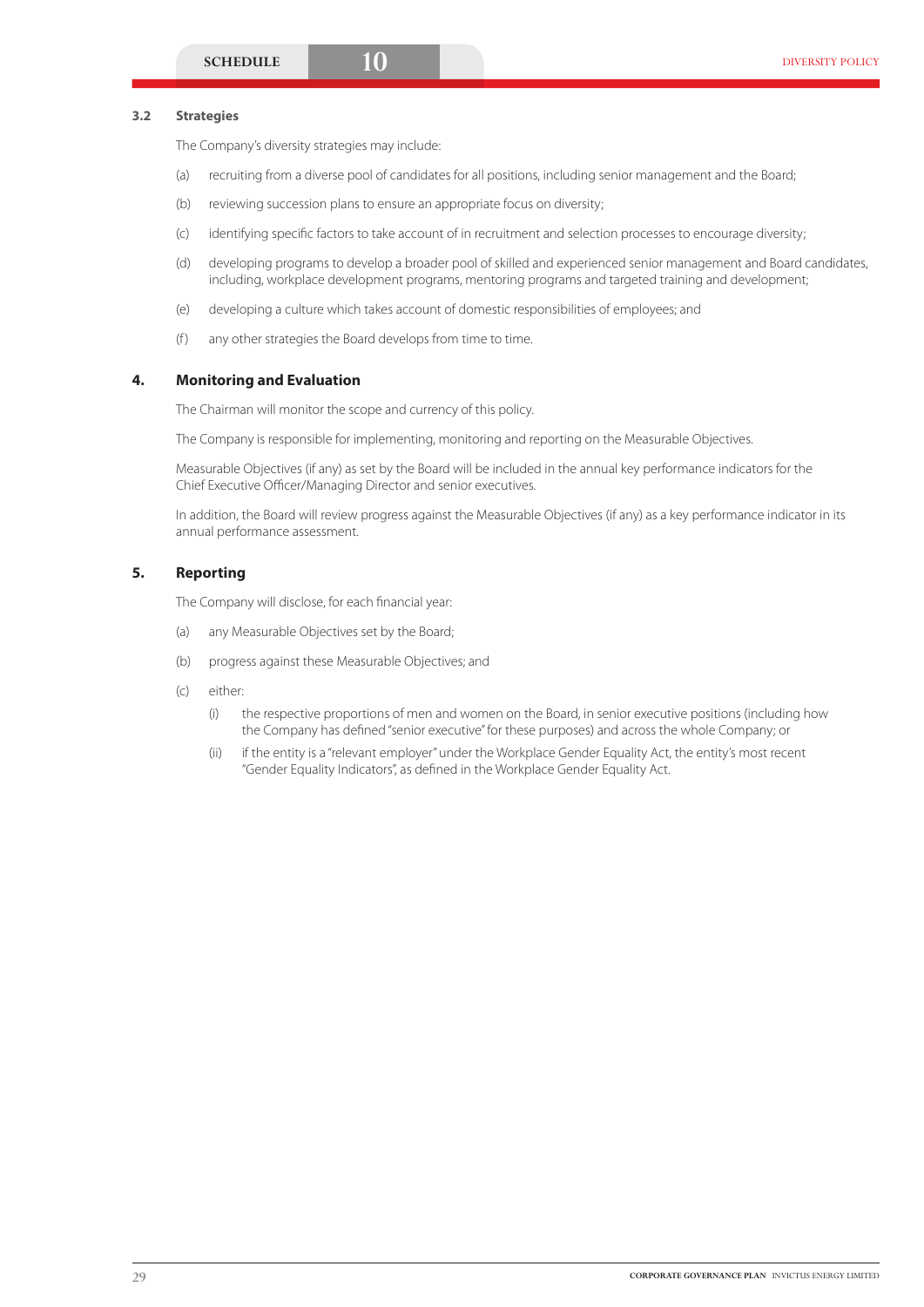# Shareholder Communications Strategy

The Board of the Company aims to ensure that the shareholders are informed of all major developments affecting the Company's state of affairs.

Information is communicated to shareholders through:

- 1. the Annual Report delivered by post or via email (if requested by the shareholder) and which is also released to Australian Securities Exchange (**ASX**) and placed on the Company's website;
- 2. the half yearly report which is released to ASX and also placed on the Company's website;
- 3. the quarterly reports which are released to ASX and also placed on the Company's website;
- 4. disclosures and announcements made to the ASX copies of which are placed on the Company's website;
- 5. notices and explanatory statements of Annual General Meetings (**AGM**) and General Meetings (**GM**) copies of which are released to ASX and placed on the Company's website;
- 6. the Chairman's address and the Managing Director's address made at the AGMs and the GMs, copies of which are released to ASX and placed on the Company's website;
- 7. the Company's website on which the Company posts all announcements which it makes to the ASX; and
- 8. the auditor's lead engagement partner being present at the AGM to answer questions from shareholders about the conduct of the audit and the preparation and content of the auditor's report.

As part of the Company's developing investor relations program, Shareholders can register with the Company to receive email notifications of when an announcement is made by the Company to the ASX, including the release of the Annual Report, half yearly reports and quarterly reports. Links are made available to the Company's website on which all information provided to the ASX is immediately posted.

Shareholders are encouraged to participate at all GMs and AGMs of the Company. Upon the despatch of any notice of meeting to Shareholders, the Company Secretary shall send out material with that notice of meeting stating that all Shareholders are encouraged to participate at the meeting.

Historical Annual Reports of the Company are provided on the Company's website.

Shareholders queries should be referred to the Company Secretary in the first instance.